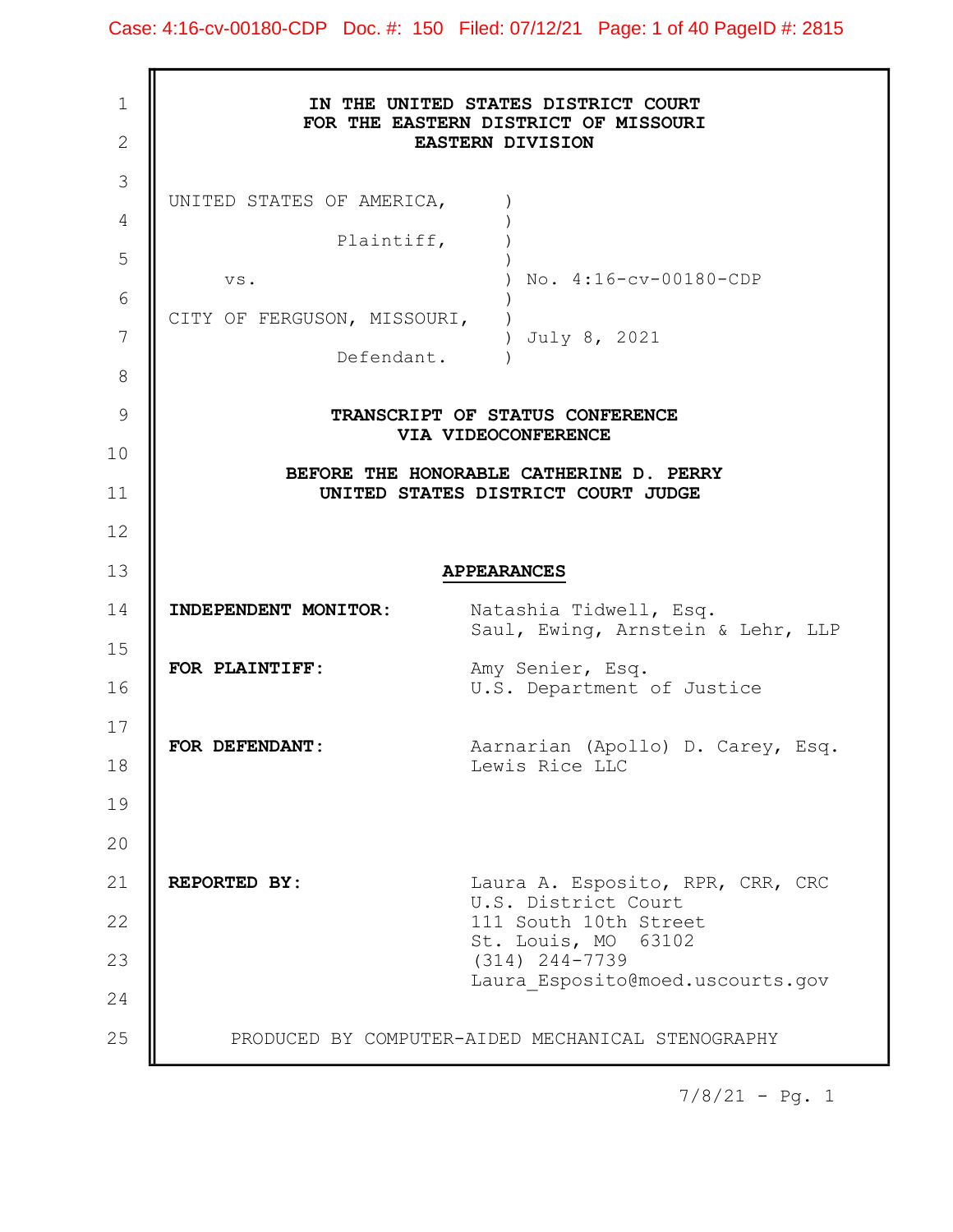| $\mathbf 1$    | <b>INDEX</b>                                                                  |                     |  |
|----------------|-------------------------------------------------------------------------------|---------------------|--|
| $\mathbf{2}$   |                                                                               |                     |  |
| 3              | Statement by the Court Page                                                   |                     |  |
| $\overline{4}$ | Statement by Mr. Carey<br>Statement by Ms. Barton                             | $\frac{3}{5}$<br>13 |  |
| 5              | Statement by Mr. Carey<br>Statement by Ms. Senier<br>Statement by Ms. Tidwell | 16<br>$25\,$        |  |
| 6              | Statement by Mr. Carey<br>Statement by the Court                              | 34<br>35            |  |
| $\overline{7}$ |                                                                               |                     |  |
| $8\,$          |                                                                               |                     |  |
| $\mathsf 9$    |                                                                               |                     |  |
| 10             |                                                                               |                     |  |
| 11             |                                                                               |                     |  |
| 12             |                                                                               |                     |  |
| 13             |                                                                               |                     |  |
| 14             |                                                                               |                     |  |
| 15             |                                                                               |                     |  |
| 16             |                                                                               |                     |  |
| $17$           |                                                                               |                     |  |
| 18             |                                                                               |                     |  |
| 19             |                                                                               |                     |  |
| 20             |                                                                               |                     |  |
| 21             |                                                                               |                     |  |
| 22             |                                                                               |                     |  |
| 23             |                                                                               |                     |  |
| 24             |                                                                               |                     |  |
| 25             |                                                                               |                     |  |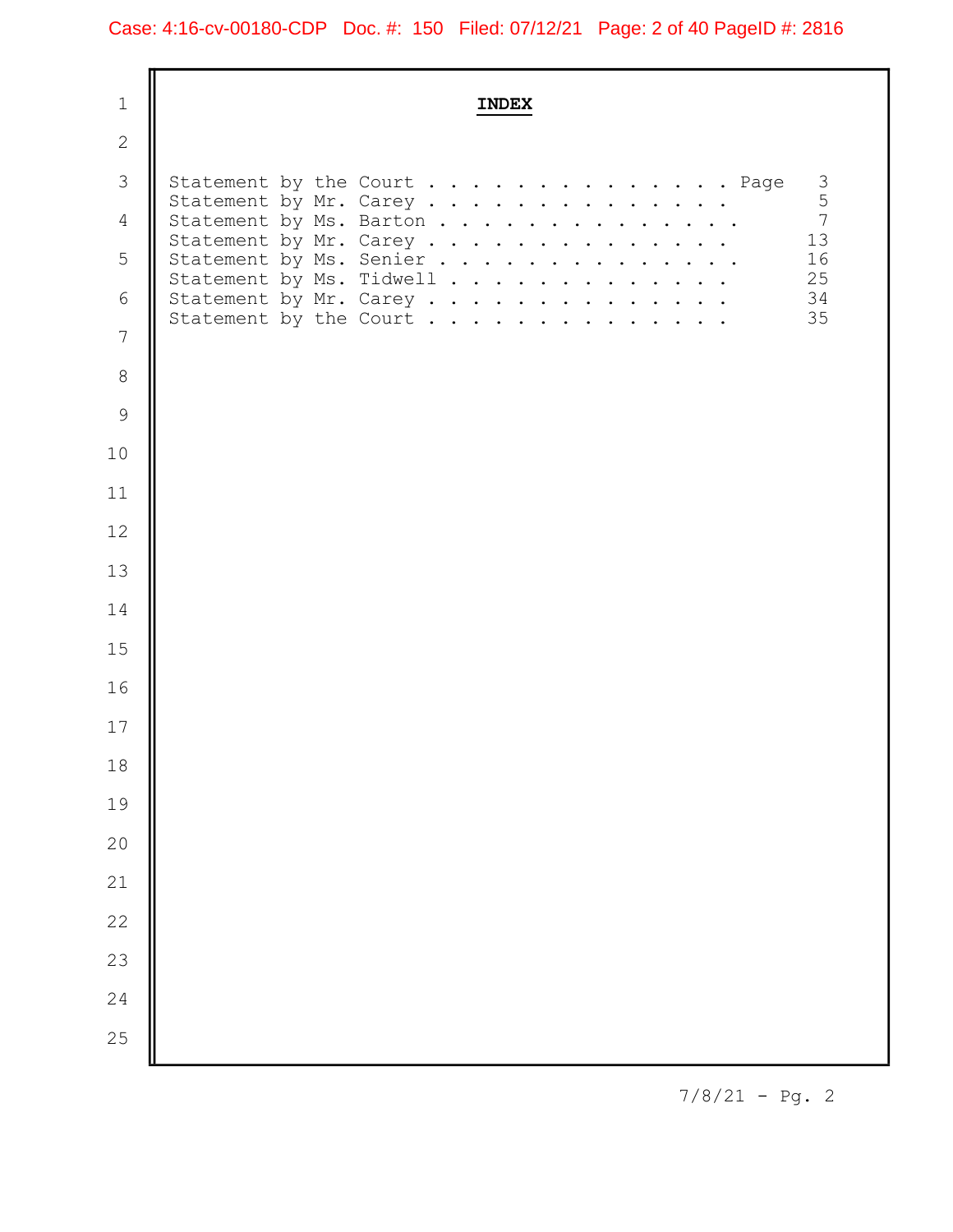#### Case: 4:16-cv-00180-CDP Doc. #: 150 Filed: 07/12/21 Page: 3 of 40 PageID #: 2817

2 || (Proceedings convened via Zoom videoconference at |  $3$  ||  $11:00$  a.m.) 4 | THE COURT: All right. Good morning. We are here in 5 || the case of the United States of America vs. the City of  $\begin{array}{|l|} \hline \end{array}$  Ferguson. This is Case No. 4:16-CV-180. 7 || We are here for the quarterly public hearing regarding 8 || the Consent Decree that was entered into in this case, and  $9 \parallel$  so we do have members of the public who are able to watch, 10 || listen to this on the telephone line or the Zoom line, and 11 || then also it is being broadcast on the Court's YouTube 12 | channel. 13 || We are doing this virtually. The lawyers are with me 14 || on the video conference. We're doing this because of the 15 || pandemic and the difficulty we are still having and the 16 || restrictions we still have on in-person hearings. I am 17 || happy, however, to tell everybody that our next public 18 || hearing will actually be a real in-person hearing. And 19 || although I'll talk about this, I'll mention this again at 20 || the end of this hearing, but it will be on October 7th at 21 || 11 a.m. here in the courthouse, and I believe it will be on 22 | the third floor courtroom, but everyone needs to check that 23 || to be sure because that could change. It will not be in the 24  $\parallel$  same courtroom it was in before, so -- and I do, as -- I 25 || know the clerk has already done this but I do need to remind  $1 \parallel$ 

USA vs. City of Ferguson, Missouri Case No. 4:16-cv-180-CDP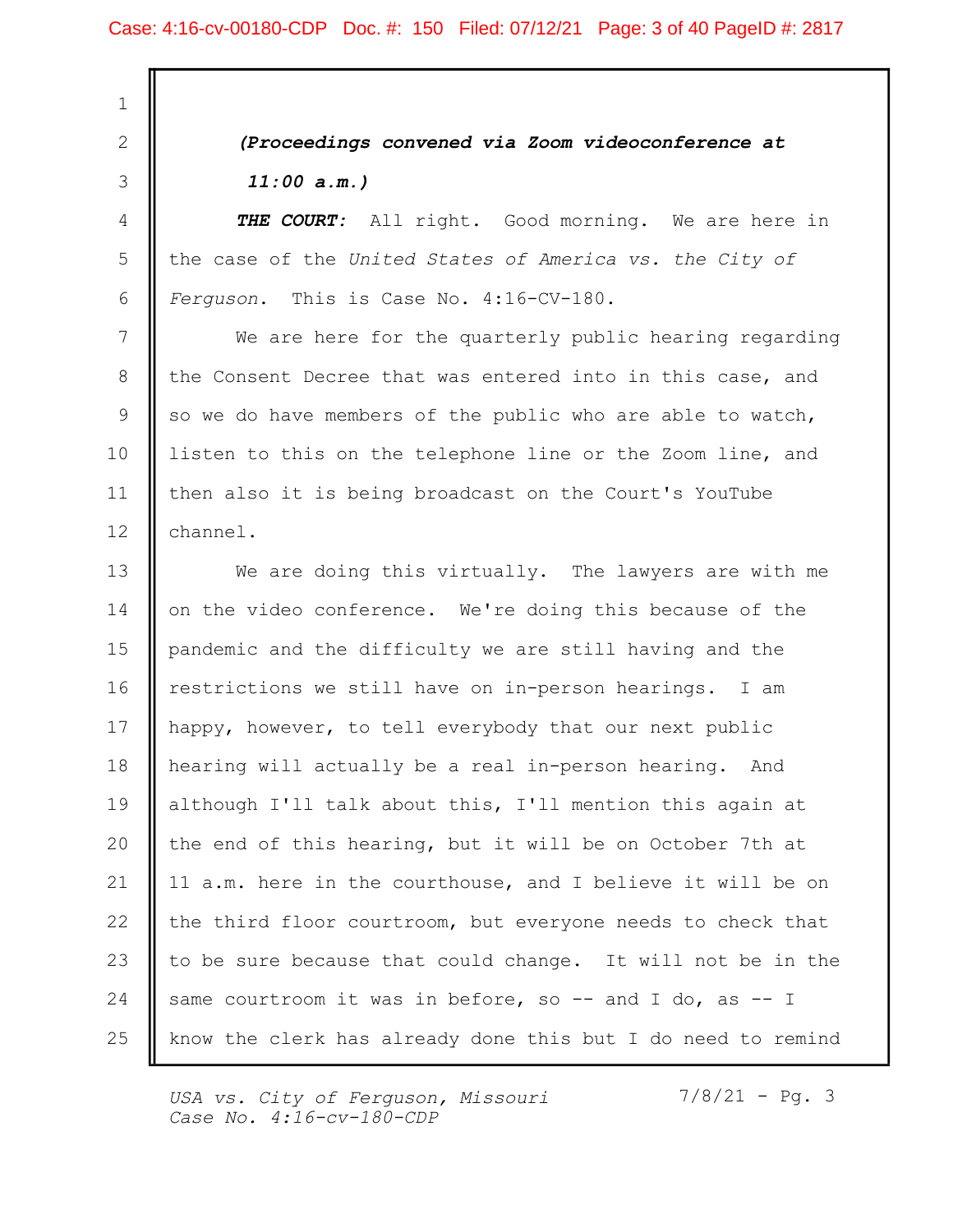# Case: 4:16-cv-00180-CDP Doc. #: 150 Filed: 07/12/21 Page: 4 of 40 PageID #: 2818

| $\mathbf 1$  | everyone that, although we are providing this audio stream   |
|--------------|--------------------------------------------------------------|
| $\mathbf{2}$ | for members of the public, that it's the policy of the       |
| 3            | United States Judicial Conference, which is the governing    |
| 4            | body of the federal courts, that broadcasting or recording   |
| 5            | of the hearing is forbidden. And so although you are         |
| 6            | allowed to listen to it, you may not record or broadcast it. |
| 7            | So now I would ask the counsel to identify themselves        |
| 8            | for the record for who is here. Let me start with the        |
| 9            | plaintiff, the Department of Justice. Would you please       |
| 10           | identify yourself.                                           |
| 11           | MS. AMY SENIER: Good morning, Your Honor. This is            |
| 12           | Amy Senier from the Department of Justice.                   |
| 13           | THE COURT: All right. And for the City of Ferguson,          |
| 14           | would you please identify -- Counsel, please identify        |
| 15           | yourself for the record.                                     |
| 16           | MR. APOLLO CAREY: Good morning, Your Honor. This is          |
| 17           | Apollo Carey with the City of Ferguson, Missouri.            |
| 18           | THE COURT: All right. And then for the Monitor,              |
| 19           | would you please identify yourself for the record.           |
| 20           | MS. NATASHIA TIDWELL: Good morning, Your Honor.              |
| 21           | Natashia Tidwell on behalf of the Monitoring Team.           |
| 22           | THE COURT: All right. And I would remind all of the          |
| 23           | lawyers to keep your voices up so that the public will be    |
| 24           | able to hear what we're saying.                              |
| 25           | And I'll go ahead $-$ I know $-$ one thing I wanted to       |

7/8/21 - Pg. 4 USA vs. City of Ferguson, Missouri Case No. 4:16-cv-180-CDP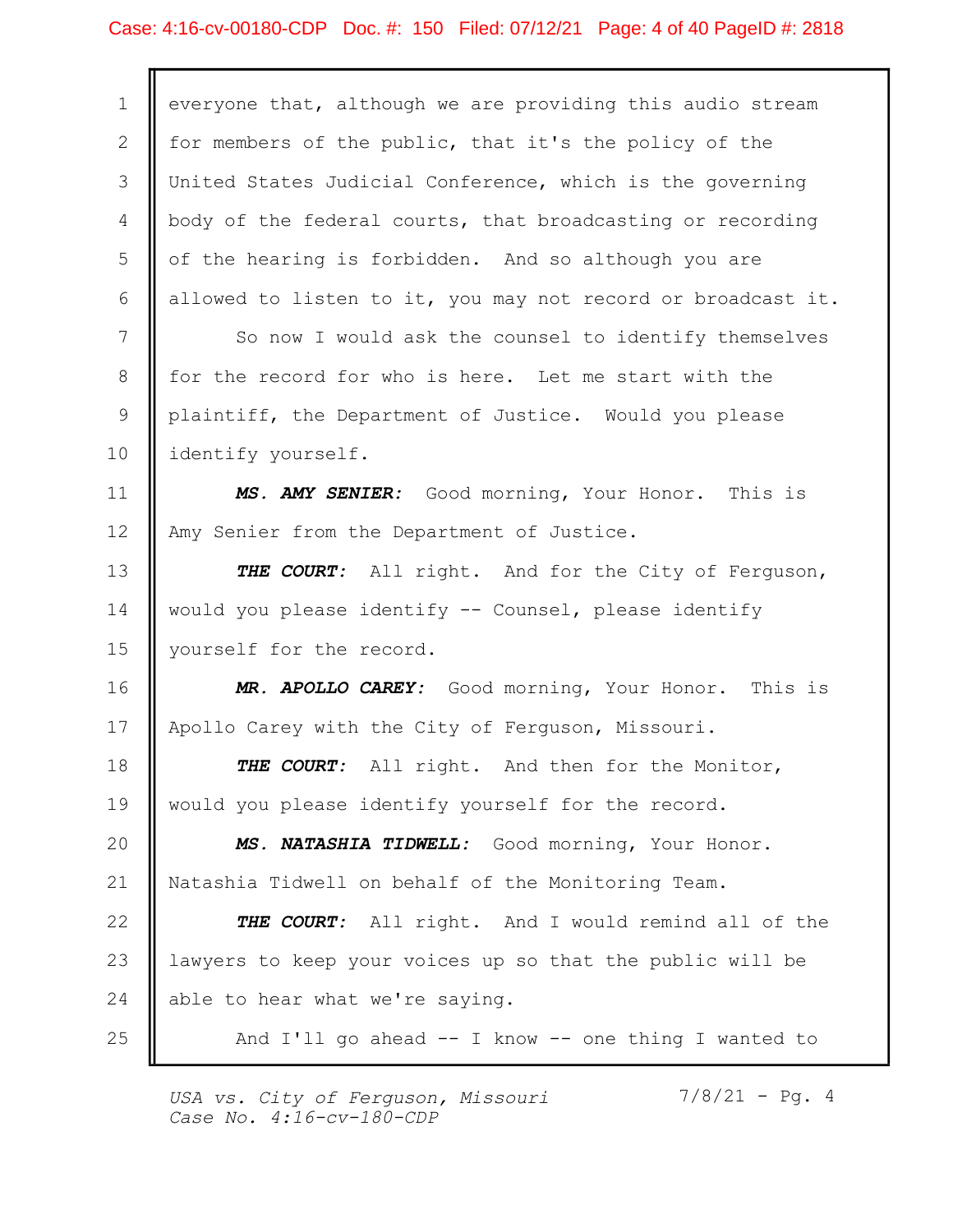# Case: 4:16-cv-00180-CDP Doc. #: 150 Filed: 07/12/21 Page: 5 of 40 PageID #: 2819

| 1               | mention to the members of the public: There were some        |
|-----------------|--------------------------------------------------------------|
| $\mathbf{2}$    | public comments received by the Monitor in advance of this   |
| 3               | hearing. I did review those. They raised some issues that    |
| 4               | I have been discussing with the lawyers, some of them which  |
| 5               | have been raised in prior hearings, and I wanted people to   |
| 6               | know that we are -- you know, we're paying attention to      |
| 7               | those issues and trying to discuss them and make sure that   |
| 8               | there are resolutions. And I don't know, the parties may     |
| 9               | address them to some extent in their updates. In any event,  |
| 10              | that's what I wanted to say, and welcome you all here. And   |
| 11              | this is the opportunity for the public to hear from the      |
| 12 <sup>°</sup> | parties as to the progress we're making under the Consent    |
| 13              | Decree, and so we'll proceed.                                |
| 14              | And, as usual, I will call on Mr. Carey, on behalf of        |
| 15              | the City, to proceed and, you know, as usual, to introduce   |
| 16              | your -- the other people who are with you who are, you know, |
| 17              | from the City or -- and, you know, I know some of them will  |
| 18              | probably wish to speak or maybe you're going to speak, so    |
| 19              | whatever -- however you wish to do this.                     |
| 20              | So, go ahead, Mr. Carey.                                     |
| 21              | MR. APOLLO CAREY: Thank you, Your Honor. I                   |
| 22              | appreciate it.                                               |
| 23              | As is -- as you mentioned, as is customary, I will           |
| 24              | introduce the folks that you see here in the room on the     |
| 25              | camera. We have our acting interim city manager,             |

7/8/21 - Pg. 5 USA vs. City of Ferguson, Missouri Case No. 4:16-cv-180-CDP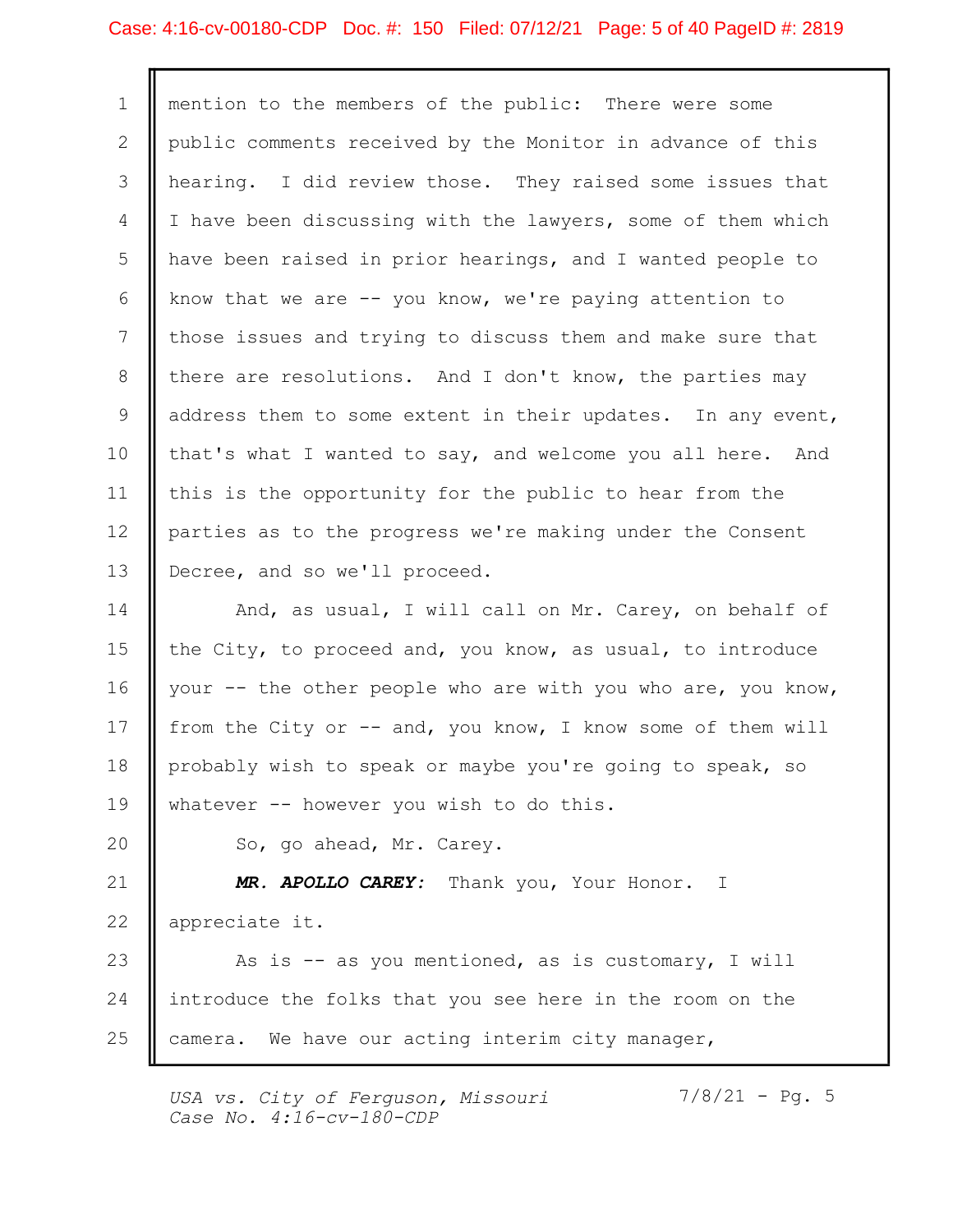#### Case: 4:16-cv-00180-CDP Doc. #: 150 Filed: 07/12/21 Page: 6 of 40 PageID #: 2820

1 | John Hampton, is present. We have our assistant chief, 2 || Frank McCall, who's present. We have our police chief, 3 || Jason Armstrong, who is also present in the room. Our 4 | consent decree coordinator, Nicolle Barton, who is actually  $5$  | the -- who will be the star of our show, of course, she will 6 give the most substantive update. She's obviously here. 7 || And then a new addition to our team and the replacement for 8 Courtney Herron is Ms. Tonya Weber, who is our new courts 9 || administrator, and she's in our room as well, kind of 10 || sitting in on her first hearing, so we'd like to definitely || 11 | welcome her to the team. 12 || You did mention that we, the parties, were able to

13 | receive the public comments that were, you know, sent in by 14 | the public prior to the hearing, and we have for the most 15 || part endeavored to address most of those topics in our 16 || presentation. So just, you know, similar to what you said 17 || before I started talking, we will try our best to address 18 || those topics in our presentation. You know, without, you 19 || know, too much -- I don't want to steal Nicolle's thunder, 20 || but as you know, this is the fifth year, we're entering our 21 || fifth year of -- we're actually in our fifth year of 22 | compliance under the Consent Decree and progress is still 23 being made.

24  $\parallel$  You know, through the various different meetings we've 25 || had, that we've recently experienced some personnel

USA vs. City of Ferguson, Missouri Case No. 4:16-cv-180-CDP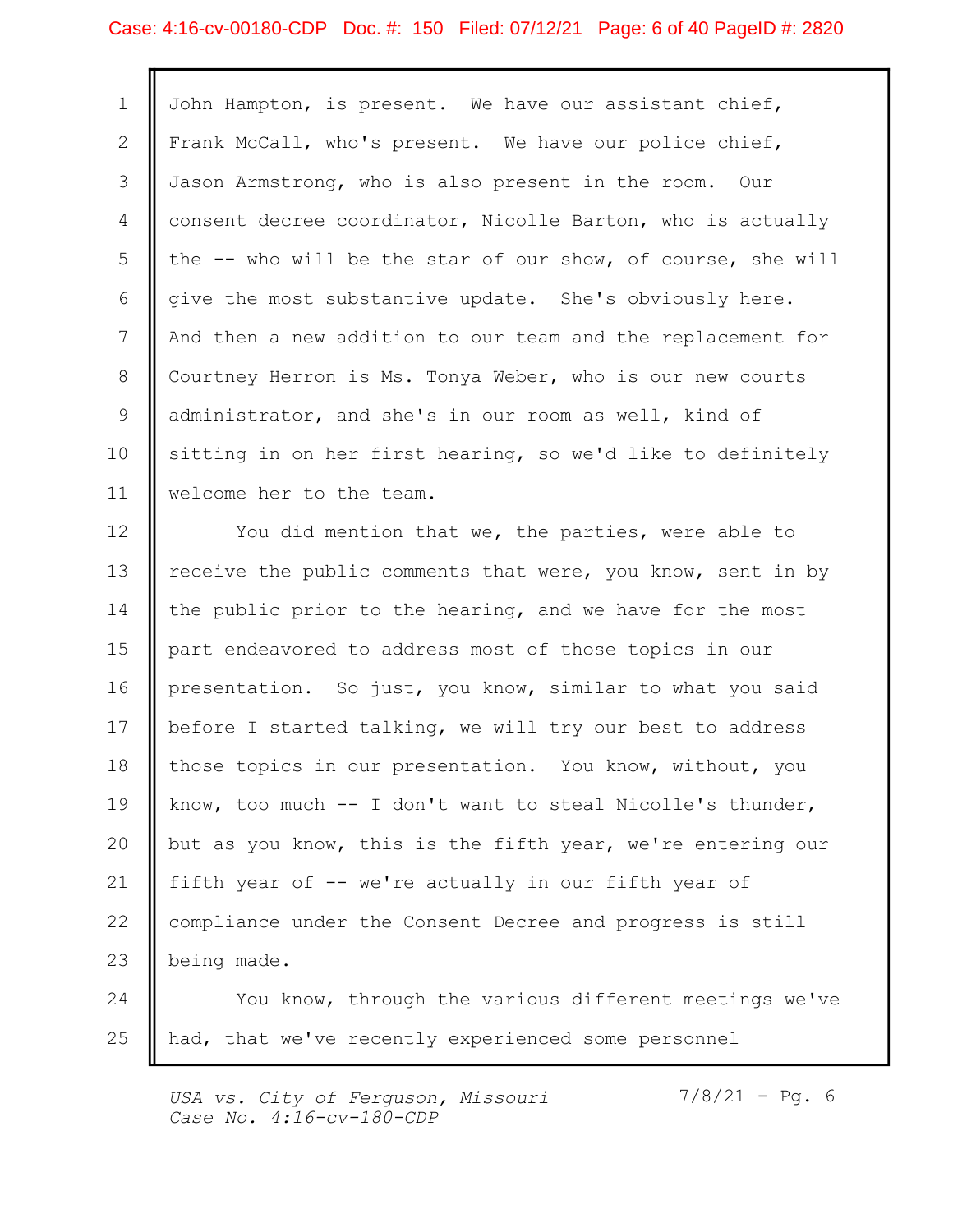#### Case: 4:16-cv-00180-CDP Doc. #: 150 Filed: 07/12/21 Page: 7 of 40 PageID #: 2821

1 | challenges, and obviously Ms. Weber is here to help fill, 2 || you know, some of those holes. 3 || So, without further ado, we will -- I'll let 4 || Ms. Barton sort of take over and give the substantive 5 || updates, and if we need any help we have a room full of  $6$  | people here who can back her up, so --7 || THE COURT: All right. Go ahead, Ms. Barton. 8 || MS. NICOLLE BARTON: Good morning, Your Honor, and 9 || thank you for allowing me to give an update on the Consent 10 | Decree progress. 11 || First, I would like to begin with policy revisions. 12 || After giving the Consent Decree updates to council last 13 || month and informing the council and community members that 14 | there had been some language changes made to our 15 || use-of-force policy, it was brought to my attention that 16 || some citizens were concerned that the community was not 17 || given the opportunity to provide input on these revisions 18 || and concerns that there was not proper notice given to the 19 || public regarding the changes that were made. 20  $\parallel$  As a reminder, these policies were initially written and the set of the set of the set of the set of the set of the set of the set of the set of the set of the set of the set of the set of the set of the set of the 21 || in consultation with FPD and the DOJ and they were approved 22 || by the Monitor. They were placed on the website for 23 | committee input, and community input was incorporated into 24 || these policies. These policies were finalized back in 2019. || 25 || Some changes were made to these policies throughout

USA vs. City of Ferguson, Missouri Case No.  $4:16$ -cv-180-CDP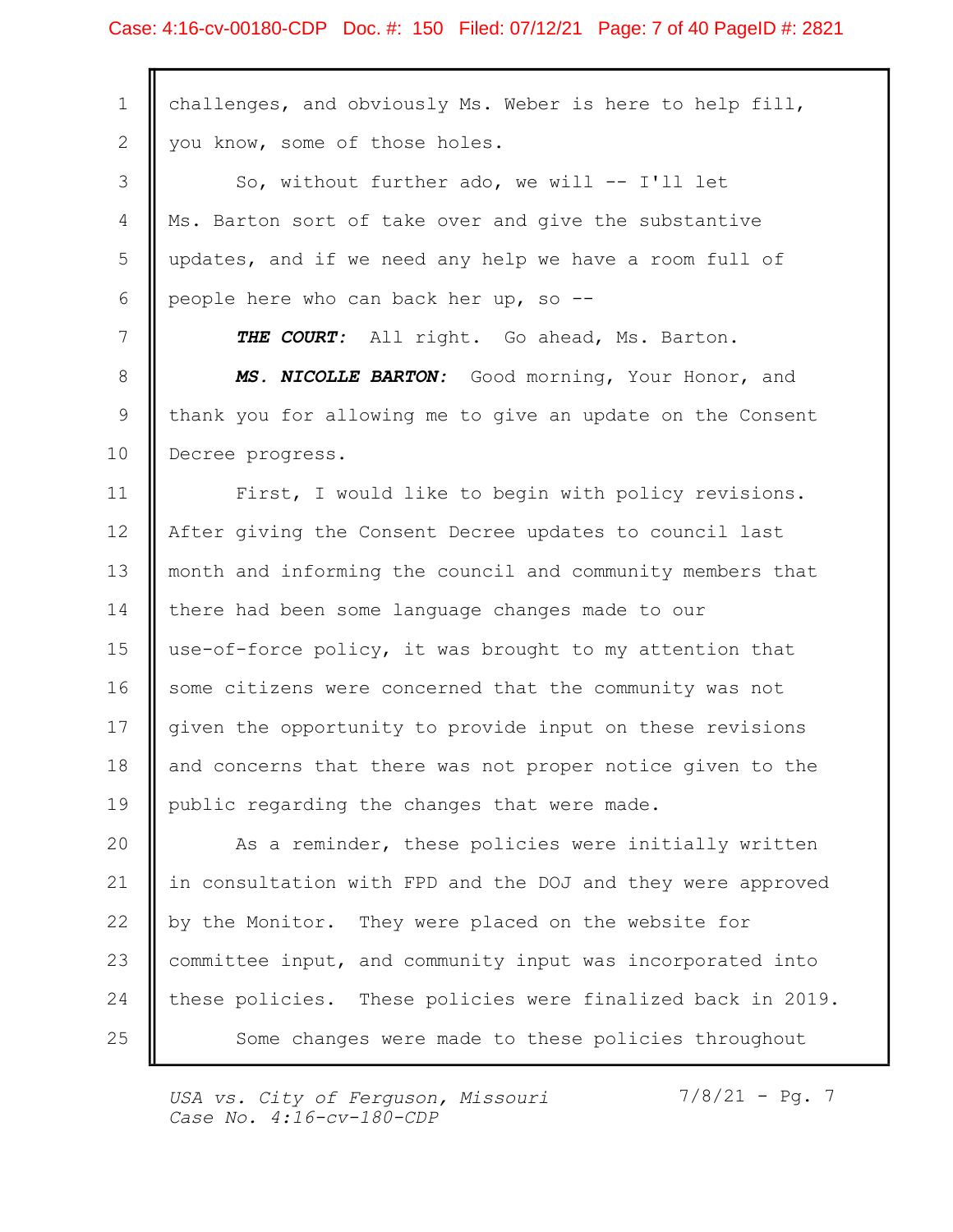#### Case: 4:16-cv-00180-CDP Doc. #: 150 Filed: 07/12/21 Page: 8 of 40 PageID #: 2822

1 | the year, as was needed to provide clarification that came 2 || up in training; also, working with Benchmark Software 3 Systems to customize our use-of-force forms, our vehicle 4 | pursuit forms, and our supervisor review changes were 5 || necessary. These language changes were made in compliance 6 with the Consent Decree. I worked directly with the 7 | Department of Justice to incorporate the needed language 8 || changes, and these changes were approved by the Monitor Team 9 as well. The community was notified of the changes during 10 || the last status hearing and at the council meeting. 11 || However, because concerns were raised by members of the 12 | community, I immediately took those concerns back to FPD and 13 || to the Department of Justice to discuss ways that we can 14 | improve on the need for more transparency. 15 || In response, members of the DOJ team and myself and Assistant Chief McCall attended the NPSC general meeting 16 17 || last month to hear concerns from all community members. It 18 || is FPD's desire to be more transparent, and in response to 19 || calls from the public to be more transparent, the following 20 || changes have been made since we have met with the NPSC: 21 | First, I have posted the revisions, the revised 22 || policies, to the FPD's post-Consent Decree policy page and I

24 | effective dates, along with the revision dates, are located

25  $\parallel$  on the policies. The original versions of the policies are  $\parallel$ 

USA vs. City of Ferguson, Missouri Case No. 4:16-cv-180-CDP

 $7/8/21 - PQ.8$ 

23 || have highlighted the changes that were made. Original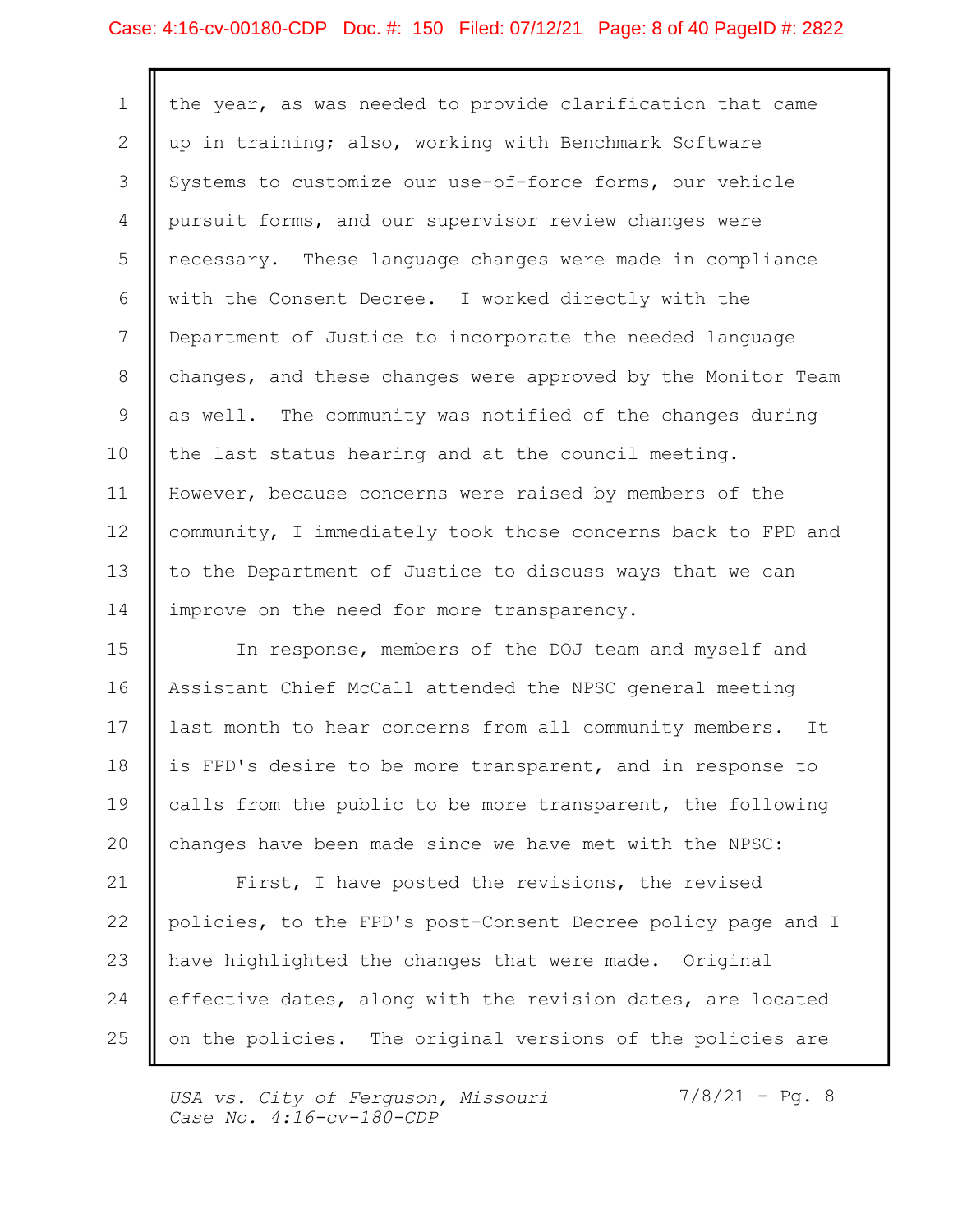#### Case: 4:16-cv-00180-CDP Doc. #: 150 Filed: 07/12/21 Page: 9 of 40 PageID #: 2823

1 || still located on the interactive dashboard so community 2 || members can refer back to those policies, if necessary. 3 || Second, we have developed an online form for community 4 | input that has also been placed on the FPD's web page under 5 || the Policy Center information page so that community members 6 can easily submit comments and feedback on an ongoing basis. 7 | The addition, per paragraph 45 of the Consent Decree, 8 || it is required that we have an annual review of our policies 9 || to insure that policies remain consistent with the Consent 10 || Decree, best practices, and the relevant area and current 11 || law. FPD will be reviewing all of our use of force GOs, 12 | even those that have not been revised, and we will invite 13 || members of the public to comment on all of these policies 14 | during that process. Much like when we place a draft policy 15 || online for community input, these policies will be open for 16 || public comment for a period of 30 days. FPD is 17 || collaborating on a notification process and a date to begin 18 || this annual review. We will announce the kick-off date to 19 || the community well in advance so community members can 20 || actively participate in this process. 21 || Next I would like to give an update on training. 22 | During the last status hearing it was announced that FPD 23 || obtained a "Train the Trainer" model of implicit bias 24 || training from several county police departments. All our 25 || command staff and four of our certified trainers from FPD ||

USA vs. City of Ferguson, Missouri Case No. 4:16-cv-180-CDP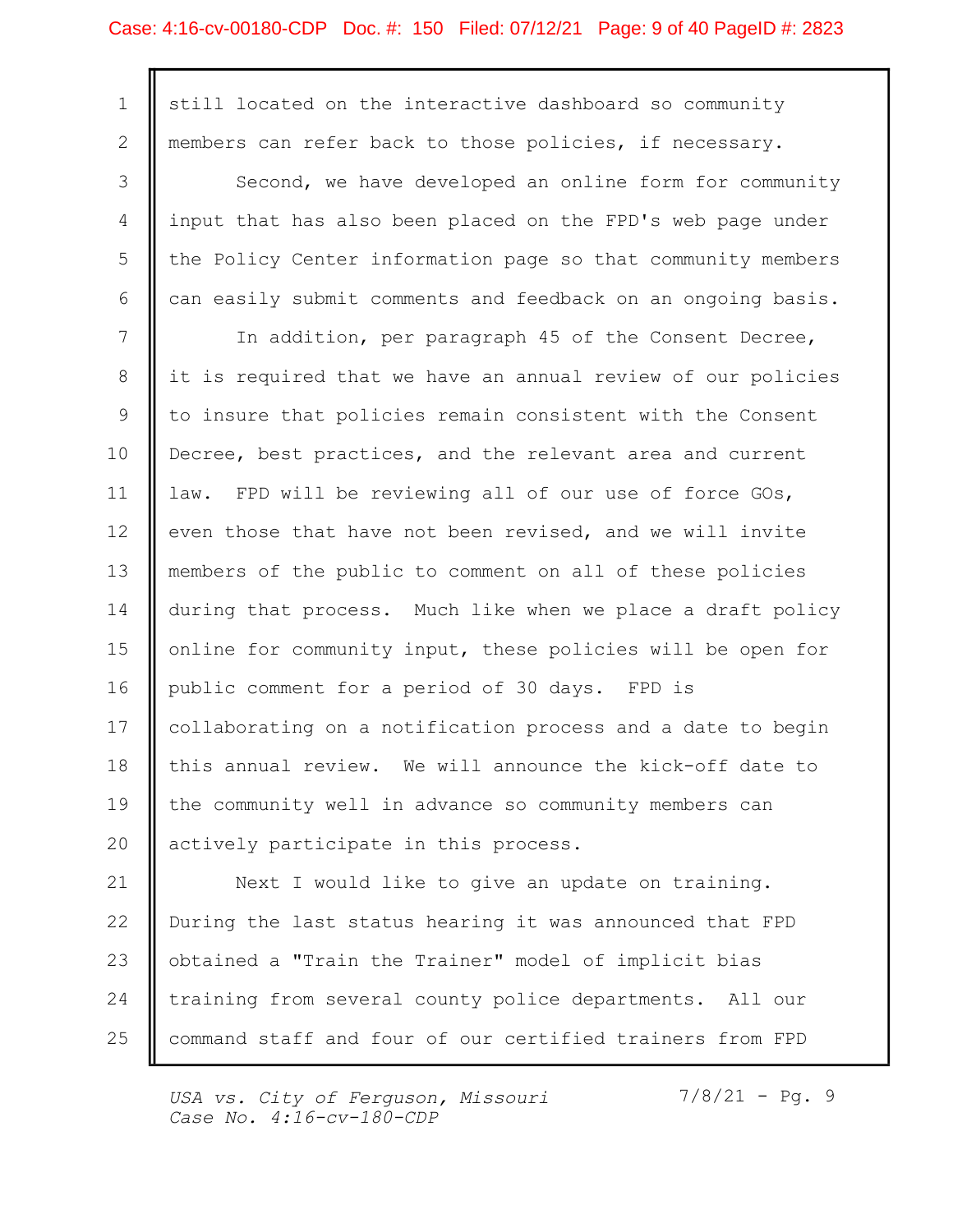#### Case: 4:16-cv-00180-CDP Doc. #: 150 Filed: 07/12/21 Page: 10 of 40 PageID #: 2824

1 | attended this training. During the last day of the training 2 || we invited members of the community to attend a portion of 3 || this training to gain their feedback. It is our goal during | 4 | the next quarter to continue working with members of the 5 | community on gaining additional feedback, whether we are 6 || able to tweak this implicit bias training to fit the needs 7 || of our community. After finalizing this training with our 8 || community this will become Ferguson's very own in-service 9 || training and our entire FPD staff will be trained according 10 | to compliance efforts.

11 || In addition, FPD is required by the State of Missouri | 12 | Peace Officer Standards and Training, otherwise known as 13 || POST, to complete continuing education credits each year. 14 | FPD is in compliance with these training requirements and 15 || have attended the mandatory training requirements each year.

16 || FPD have also just completed roll call trainings 17 || during this quarter on the following policies: In-car and body-worn cameras, search warrants, warrantless search and 18 19 Seizures, citations and arrests, and we have begun community 20 | policing training this week.

21 || In addition, we have been training with Benchmark 22 Software on our new use-of-force forms, our vehicle pursuit 23 || forms, and our supervisor review forms. Once all staff have 24 | completed this training we will be online with those forms. 25 || I have been working closely with our Training

USA vs. City of Ferguson, Missouri Case No. 4:16-cv-180-CDP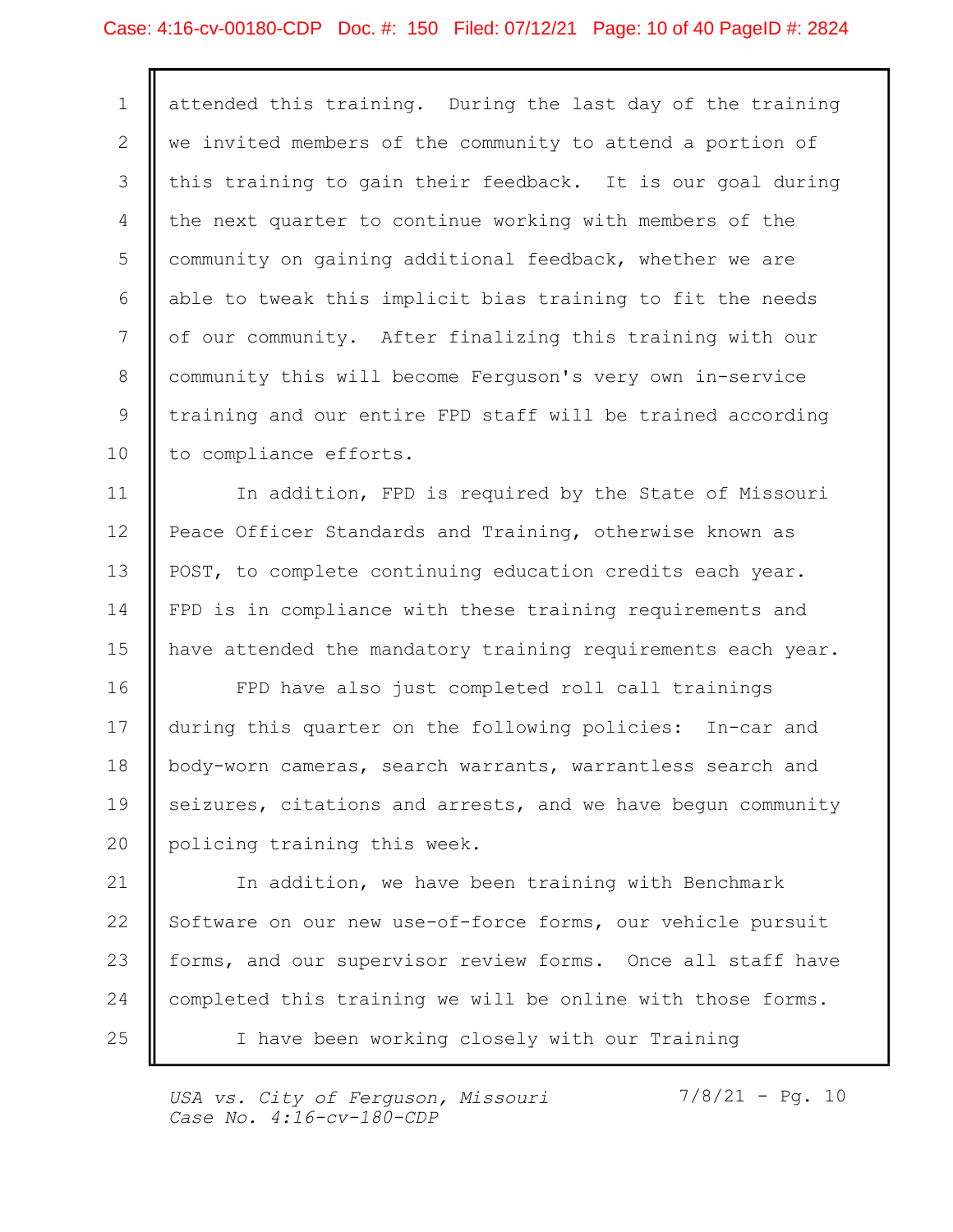#### Case: 4:16-cv-00180-CDP Doc. #: 150 Filed: 07/12/21 Page: 11 of 40 PageID #: 2825

1 Committee and Assistant Chief McCall over the past almost 2 || two years on the current training plan. After gaining a few 3 || volunteers, including professors from our local university, 4 We have decided to work on reenvisioning what this plan will 5 || look like, including the framework for a master plan, which 6 || will be an overview of what all training will look like in 7 || the future, and it will include an annual training 8 || assessment in addition to annual training plans for 2022 and 2023. 9

10 || We are excited to be working collectively on this new 11 | plan with members of our community. We also appreciate the 12 || addition of subject matter experts and training to help || 13 || provide additional technical assistance that was greatly 14 | needed, as Ferguson does not have its own training academy.

15 || Next, I would like to talk about community engagement. 16 || During this quarter we finished our first series of small 17 || dialogues between community members and police officers. We 18 || will begin our next series of small group dialogues in the upcoming months. I would like to encourage any citizens to 19 20 || sign up for these dialogues on our website or they can 21 | contact me directly.

22 || Also, during the past year we have been working with 23 || CRITAC, the Collaborative Reform Initiative Technical 24 | Assistance Center, to enhance our community engagement 25 || efforts. In June, two subject matter experts in this area

USA vs. City of Ferguson, Missouri Case No. 4:16-cv-180-CDP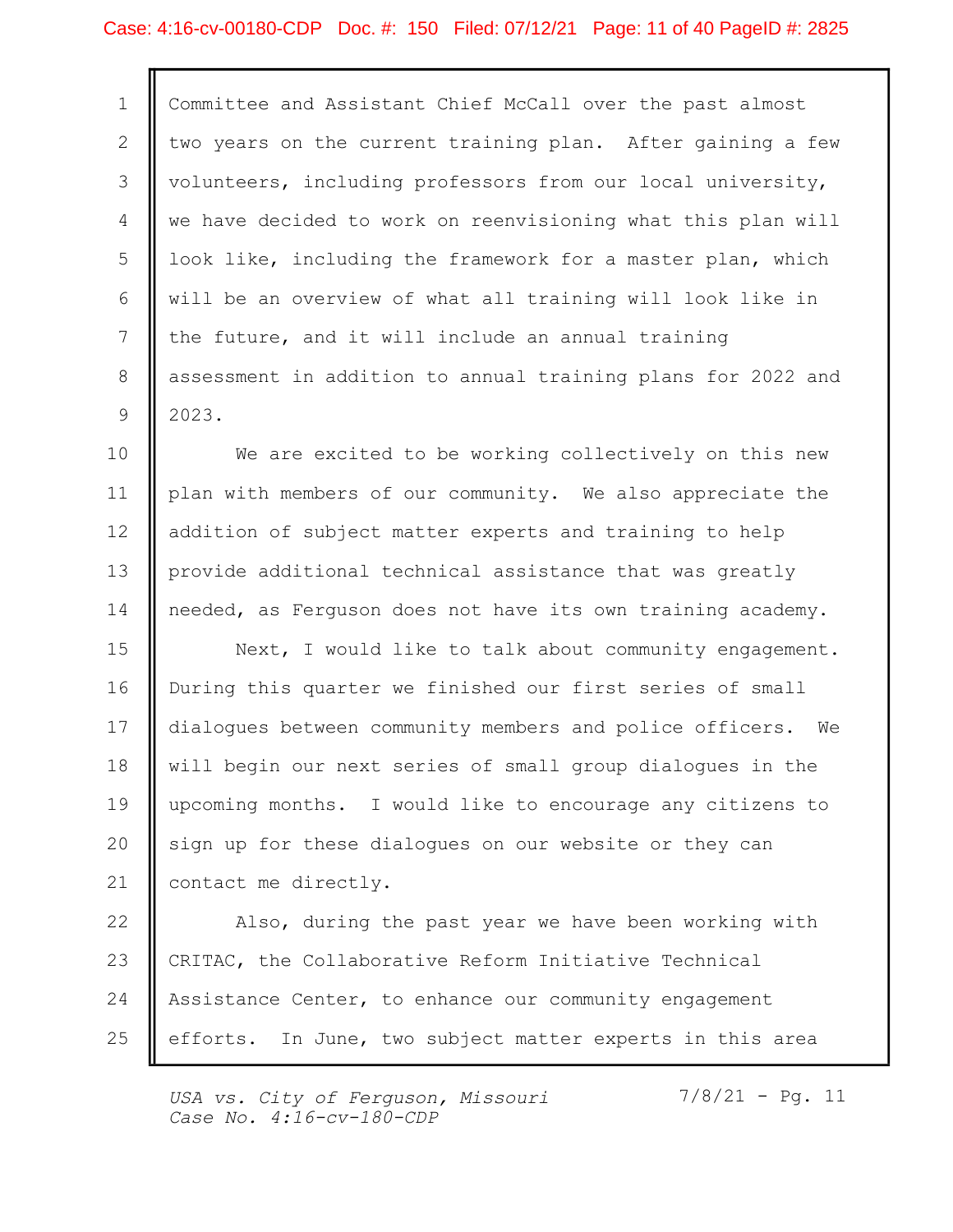## Case: 4:16-cv-00180-CDP Doc. #: 150 Filed: 07/12/21 Page: 12 of 40 PageID #: 2826

| $\mathbf{1}$ | visited Ferguson in an effort to meet with FPD staff and     |
|--------------|--------------------------------------------------------------|
| 2            | members of our community to discuss our community engagement |
| 3            | efforts and strategies. While they were here we met with     |
| 4            | all FPD command staff, line officers, faith-based leaders,   |
| 5            | business associations, members of our council, the Ferquson  |
| 6            | Florissant school superintendent, members of the Civilian    |
| 7            | Review Board, PROUD, NPSC, students from our Ferguson Youth  |
| 8            | Initiative, and directors from organizations such as Save    |
| 9            | our Sons, Fathers Through Court Center, and other resources  |
| 10           | to provide input on our community needs. We are excited to   |
| 11           | hear back from CRITAC on next steps to further our community |
| 12           | engagement efforts.                                          |
| 13           | Next, regarding court, we have finalized Ferguson            |
| 14           | Municipal Court Policies 3.0, "Fines and Fees," and we are   |
| 15           | working to finalize Ferguson Municipal Court Policy 1.0,     |
| 16           | "Court Proceedings and Trials," in the upcoming months. We   |
| 17           | are happy to have hired a new court clerk who is with us     |
| 18           | today. She is being trained on practices and Show Me         |
| 19           | Courts.                                                      |
| 20           | FPD is also in the middle of a use-of-force audit, and       |
| 21           | we have turned over all requested documentation for all      |
| 22           | phases of the audit thus far, and we look forward to the     |
| 23           | outcome of audit.                                            |
| 24           | Finally, policies. During this quarter we have placed        |
| 25           | our First Amendment policies on our website for public       |

USA vs. City of Ferguson, Missouri 7/8/21 - Pg. 12 Case No. 4:16-cv-180-CDP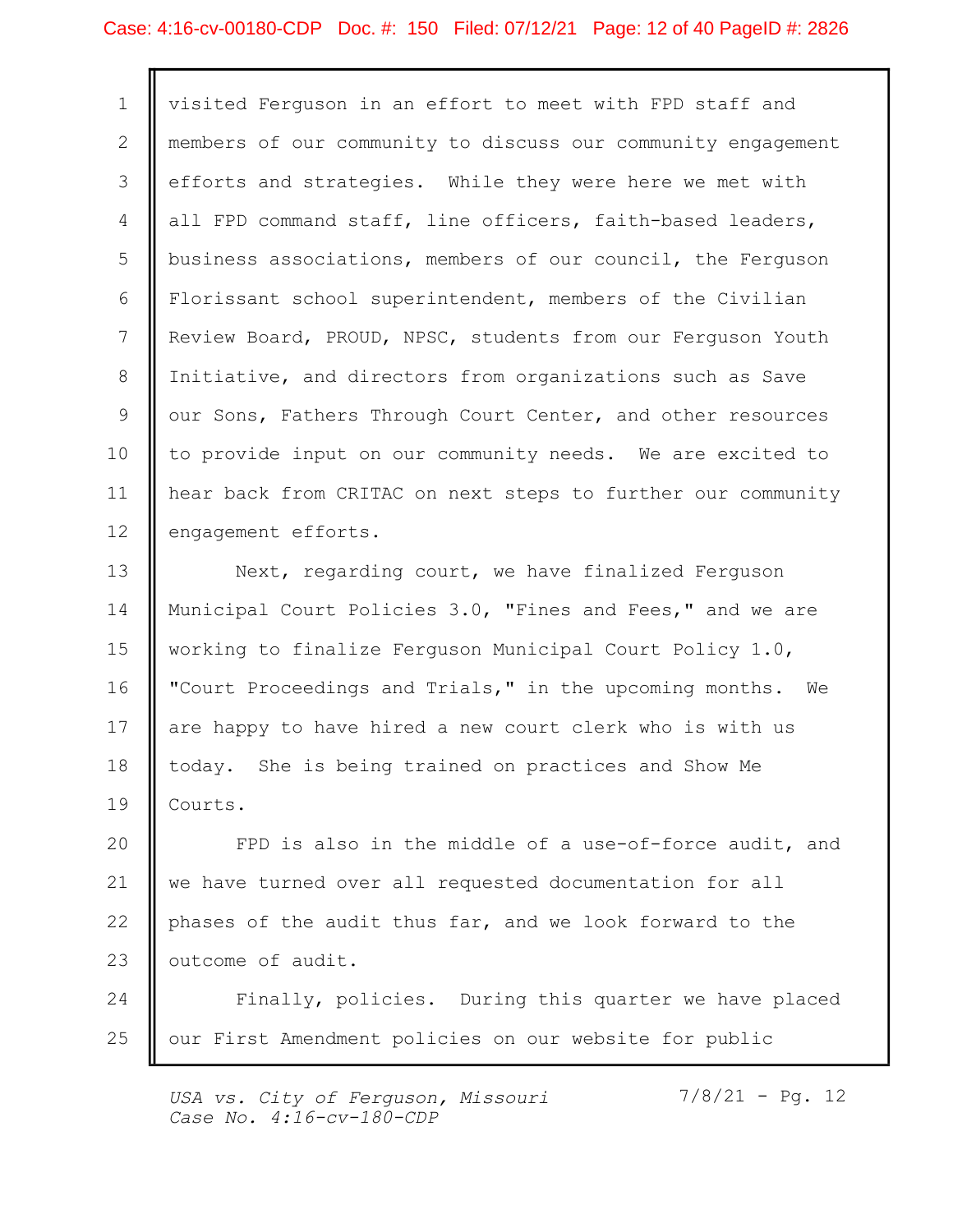#### Case: 4:16-cv-00180-CDP Doc. #: 150 Filed: 07/12/21 Page: 13 of 40 PageID #: 2827

1 | comment. The public comment period has just recently closed 2 || and we are working on incorporating public comments for this 3 || final draft. In addition, we have been working diligently 4 | to come up with a good draft for our correctable citations 5 || and our persons of interest policies. We hope to have these 6 || drafts completed within the next few months for community 7 || review and input on those policies as well. 8 || We continue working on meeting the goals for this year 9 and the upcoming year and we look forward to continuing 10 | efforts working with the communities. 11 || That is all I have for today. Thank you, Judge. 12 **THE COURT:** Thank you, Ms. Barton. 13 || And, so, Mr. Carey, you can proceed. 14 **|| MR. APOLLO CAREY:** Thank you, Your Honor. 15 || I wanted to provide you, as well as the public, with 16 || several updates. I know the last time we met we talked a 17 || little bit about the personnel situation and our city manager position. We obviously have -- Chief Hampton is 18 19 || serving as our interim city manager, but we are extremely 20 || close and very, very excited about the potential of hiring 21 | our next permanent city manager. 22 || Last night the council voted to conclude some contract 23 || negotiations with a gentleman from Clammot Falls, Oregon, 24 || who is currently their assistant city manager, or assistant 25  $\parallel$  to the city manager, and his name is Mr. Eric Osterberg.  $\parallel$ 

USA vs. City of Ferguson, Missouri Case No. 4:16-cv-180-CDP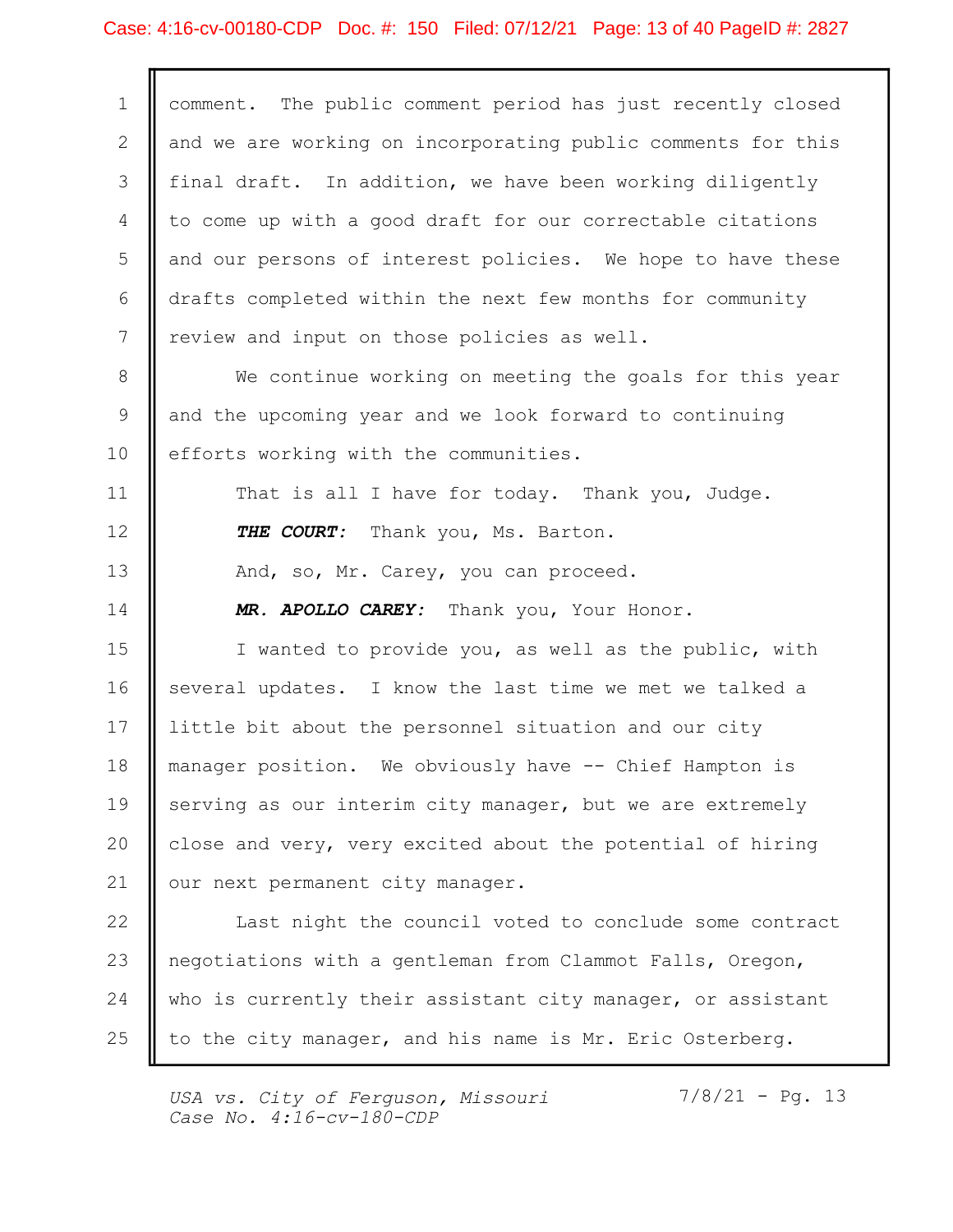#### Case: 4:16-cv-00180-CDP Doc. #: 150 Filed: 07/12/21 Page: 14 of 40 PageID #: 2828

1 || And Eric Osterberg is -- you know, after, I think, a 2 | nationwide search that the council underwent, Mr. Osterberg 3 Sort of stood out as the best candidate for the City of 4 | Ferguson at this point in time, so we are in the process of 5 | finalizing those contractual negotiations and we expect to 6 | be entering into an Employment Agreement with Mr. Osterberg 7 || within the next month. So that is very exciting and will 8 || bring some much needed stability, I think, to the City's 9 city manager position.

10 || The other sort of elephant in the room at this point 11 || that I have been receiving all kinds of communications about 12 | this morning is -- I'm sure Your Honor knows, and maybe the 13 || public -- a lot of the members of the public know already 14 || that our current chief of police, Jason Armstrong, has been 15 || part of a selection process for -- to become the new chief in Apex, North Carolina. And, you know, Chief Armstrong was 16 17 || selected and Chief Armstrong has accepted the position to be 18 || the next chief of Apex, North Carolina. So I have some 19 || mixed feelings about that, obviously, because I've worked 20 || very closely with Chief Armstrong here over the last two 21 || years and we've made some great progress together, but 22 | certainly I think we understand, you know, Chief Armstrong's 23 || reasons, and certainly we want to thank Chief Armstrong for 24 || his dedication and service to the City of Ferguson over the 25 || last two years.

USA vs. City of Ferguson, Missouri Case No. 4:16-cv-180-CDP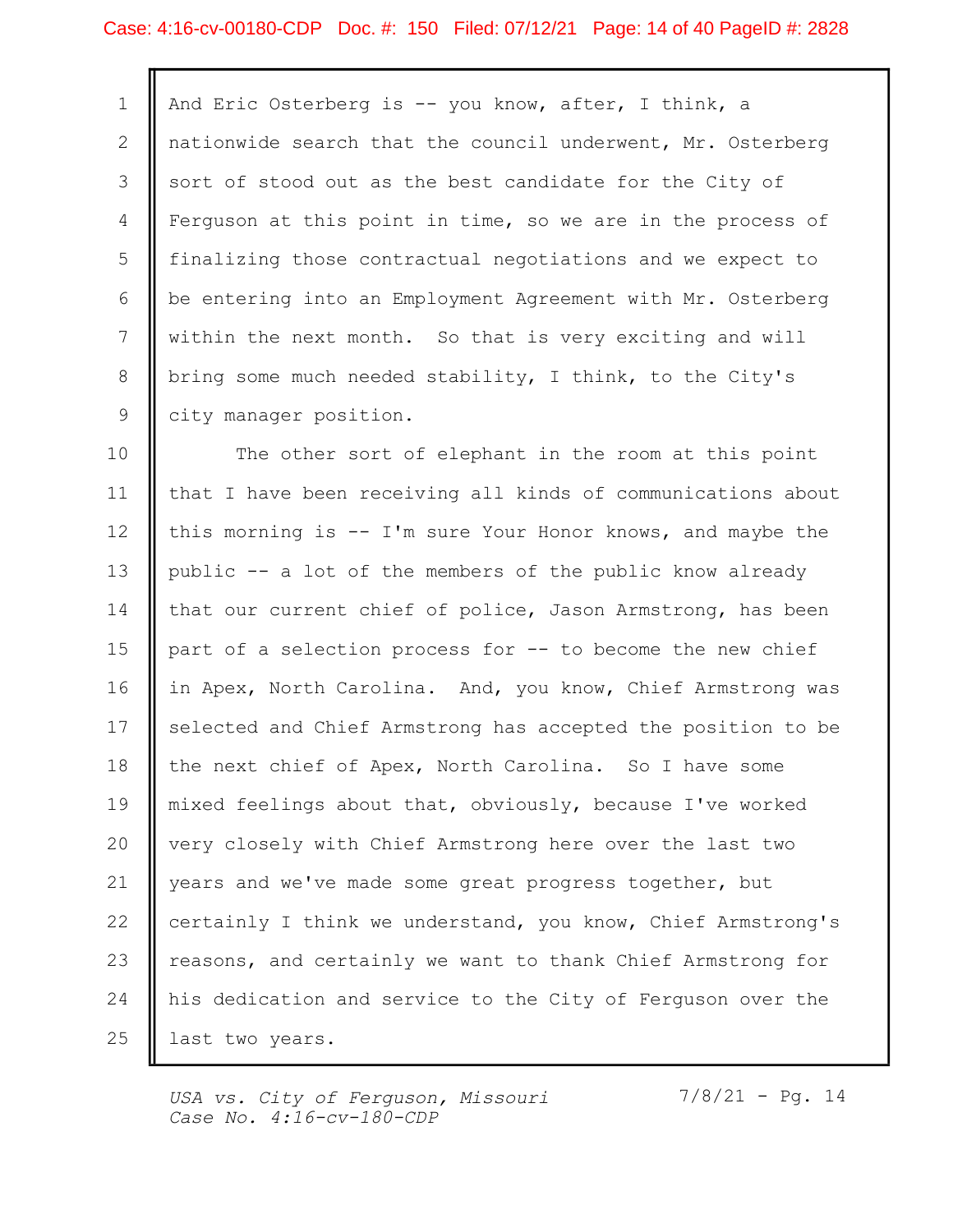#### Case: 4:16-cv-00180-CDP Doc. #: 150 Filed: 07/12/21 Page: 15 of 40 PageID #: 2829

1 | The other part of that news is that our assistant 2 || chief, Frank McCall, will be promoted to our -- to become 3 || the chief, the next chief of police for the City of 4 **F**erguson, Missouri, and that information was just, you know, 5 | decided by the council last night in an emergency meeting. 6 And so there will be press releases going out today about 7 || this information that I'm sharing with you now, but I wanted 8 || to, you know, just make sure you, Your Honor, heard directly 9 || from me, as well as the members of the public and the DOJ 10 || and Monitoring Team, who are part of this call. So we 11 || have -- again, you know, we've got change coming but we 12 | think we have some stability, and certainly with 13 || Chief McCall taking over for Chief Armstrong when he leaves 14 We feel, Consent Decree-wise, we have, you know, sort of 15 || stabled the ship. Obviously, Assistant Chief McCall has 16 || been with us since the beginning of the Consent Decree 17 || implementation. He's been instrumental in helping us get 18 || this far and we are real excited about the potential of him 19 || helping us across the finish line with the Consent Decree. 20 || THE COURT: Let me just stop you, Mr. Carey, and add 21 || my voice to that and say, first of all, Chief Armstrong,

22 || thank you for your service here the last two years. I know 23 || you worked hard to help implement the Consent Decree and 24  $\parallel$  deal with the issues we had coming up, and none of them, 25 || including the budgetary issues, have been easy. And I

USA vs. City of Ferguson, Missouri Case No. 4:16-cv-180-CDP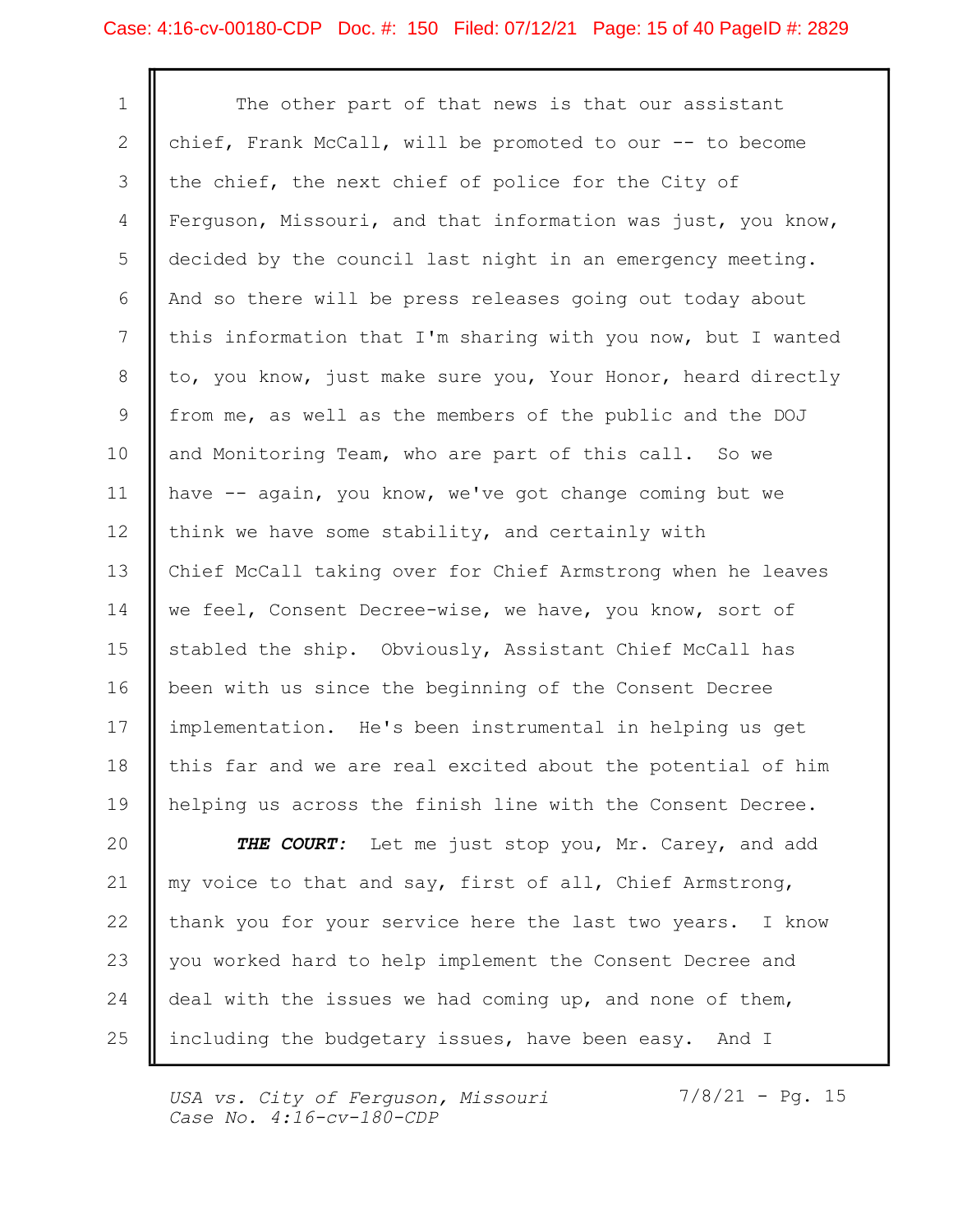## Case: 4:16-cv-00180-CDP Doc. #: 150 Filed: 07/12/21 Page: 16 of 40 PageID #: 2830

| $\mathbf 1$  | really do want to thank you for the way you have helped move |
|--------------|--------------------------------------------------------------|
| $\mathbf{2}$ | us forward in the last two years.                            |
| 3            | And then, now, I quess Chief McCall, I want to               |
| 4            | congratulate you on your being moved into that position. I   |
| 5            | know that you will do a great job, and you have been so      |
| 6            | wonderful in all your work for the Consent Decree as well as |
| 7            | the other things that the chief has to do in the police      |
| 8            | department, and so I know you'll be a great asset. So,       |
| 9            | congratulations to you. And I want to commend the City for   |
| 10           | making the decision so quickly so that we'll be ready to     |
| 11           | keep moving forward and have the stability that, as you      |
| 12           | mentioned, is really important for the Consent Decree.       |
| 13           | So, thank you, Mr. Carey, for that report.                   |
| 14           | MR. APOLLO CAREY: You're welcome, Judge. I think --          |
| 15           | and I don't think we have anything else from our end.        |
| 16           | THE COURT: All right. Thank you.                             |
| 17           | I'll hear from the Department of Justice. Ms. Senier?        |
| 18           | MS. AMY SENIER: Good morning, Your Honor.                    |
| 19           | DOJ appreciates the opportunity to address the Court         |
| 20           | and the public on the status of decree implementation. And,  |
| 21           | as always, we're very grateful to those members of the       |
| 22           | public who took the time to submit thoughtful comments on    |
| 23           | the implementation process. I'm going to try to address as   |
| 24           | many of those comments as I can during my remarks.           |
| 25           | I'd like to begin with the last point that Mr. Carey         |
|              |                                                              |

USA vs. City of Ferguson, Missouri 7/8/21 - Pg. 16 Case No. 4:16-cv-180-CDP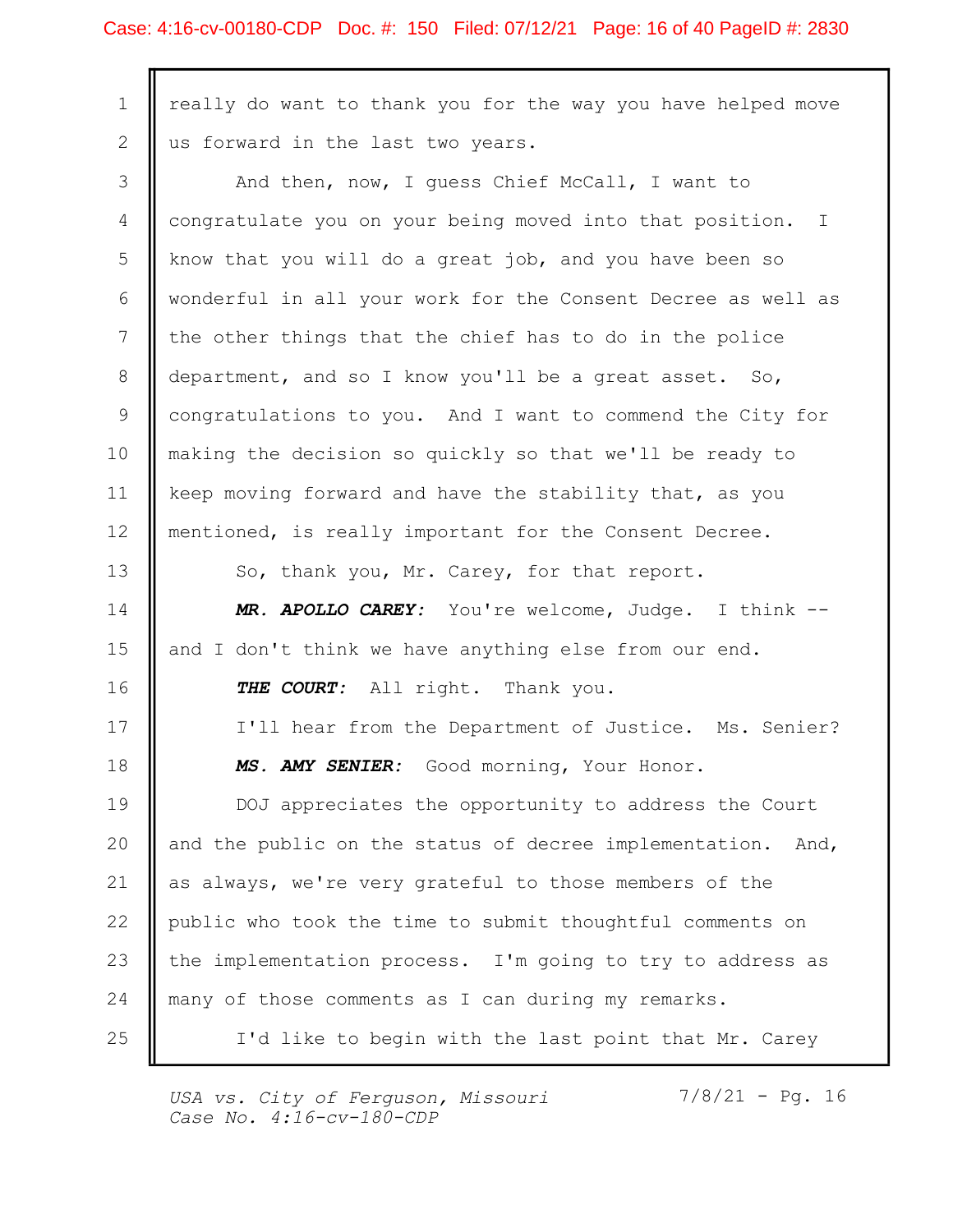## Case: 4:16-cv-00180-CDP Doc. #: 150 Filed: 07/12/21 Page: 17 of 40 PageID #: 2831

| $\mathbf{1}$ | addressed, and say that we're encouraged to hear that the    |
|--------------|--------------------------------------------------------------|
| 2            | City is finalizing hiring of a permanent city manager. And,  |
| 3            | of course, we want to thank Chief Hampton for his service in |
| 4            | the interim. I also want to thank Chief Armstrong for his    |
| 5            | service to the implementation process over the past two      |
| 6            | years. Progress was made under his watch and we wish him     |
| 7            | well in his next endeavor. And we are grateful to            |
| 8            | Chief McCall for assuming the reins of FPD. Having worked    |
| 9            | with him in the past, we look forward to working with him    |
| 10           | once again.                                                  |
| 11           | I next want to acknowledge the valid concerns                |
| 12           | expressed by some members of the public about the process    |
| 13           | for posting policies that have been revised under the        |
| 14           | Consent Decree. DOJ agrees with those who submitted          |
| 15           | comments that transparency during the policy revision        |
| 16           | process is important, and we appreciate FPD responding to    |
| 17           | this concern by taking the steps that Ms. Barton outlined    |
| 18           | earlier in this morning's hearing. While these steps are     |
| 19           | over and above what the decree requires and, indeed, over    |
| 20           | and above what many other departments under Consent Decrees  |
| 21           | do, we nonetheless agree that these additional steps are     |
| 22           | consistent with the spirit of the decree. And, again, we     |
| 23           | appreciate FPD taking these measures, particularly when it   |
| 24           | is so under-staffed.                                         |
| 25           | We sincerely hope that members of the Ferguson               |

USA vs. City of Ferguson, Missouri 7/8/21 - Pg. 17 Case No. 4:16-cv-180-CDP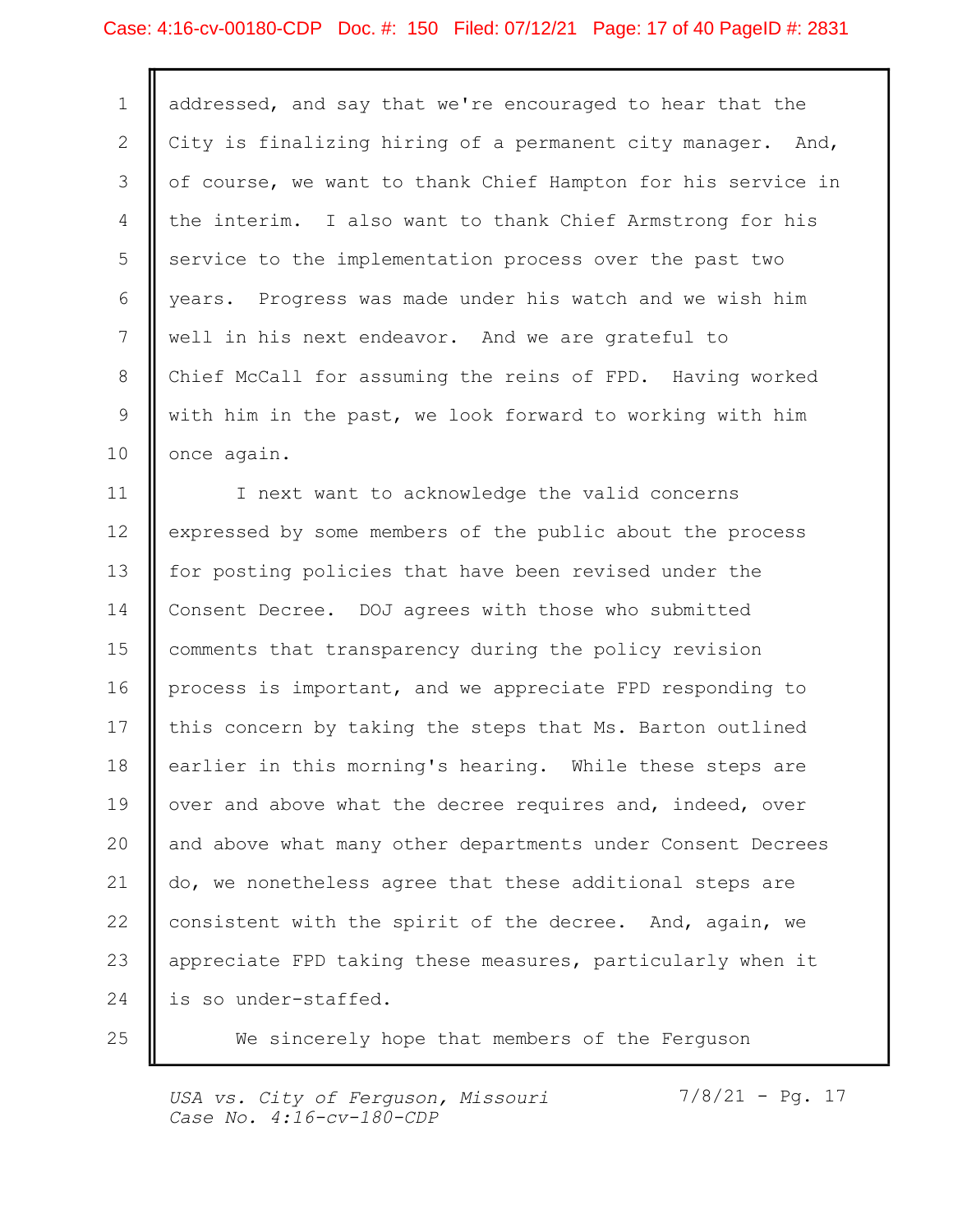### Case: 4:16-cv-00180-CDP Doc. #: 150 Filed: 07/12/21 Page: 18 of 40 PageID #: 2832

1 | community continue to avail themselves of the many 2 || opportunities available to comment on FPD's revised 3 || policies. Their input, which we know takes considerable 4 | time and effort, has been taken seriously and, without 5 || question, has made these policies better.

6 | I'd like to next address training, Your Honor. We 7 || appreciate and agree with the concern raised in the public 8 | comments that FPD is far behind the training requirements of 9 || the decree. As we've reported at prior status hearings, 10 || this has been a long-standing concern of DOJ's because 11 || training is so critical to operationalizing the reforms that 12 | FPD and the community have worked so hard to bring about on 13 || paper. To be sure, the public is right to raise concerns 14 || about the time it is taking FPD to comply with the 15 || in-service training provisions of the decree, particularly 16 || training in the areas for which FPD has implemented revised 17 || policies. And, here, I'm speaking about topics such as use 18 || of force, stops, searches, and arrests. DOJ shares these 19 || concerns and has long urged the City to provide FPD with the 20 || resources it needs to meet the decree's training 21 || requirements. We view one reason for this delay to be the 22 || lack of a training coordinator. The City's Consent 23 || Decree -- the City's Consent Decree coordinator is doing an 24 || admirable job of trying to make progress in this area from Theory Contain 25 || bringing the bias-free training from Suffolk, reaching out

USA vs. City of Ferguson, Missouri Case No. 4:16-cv-180-CDP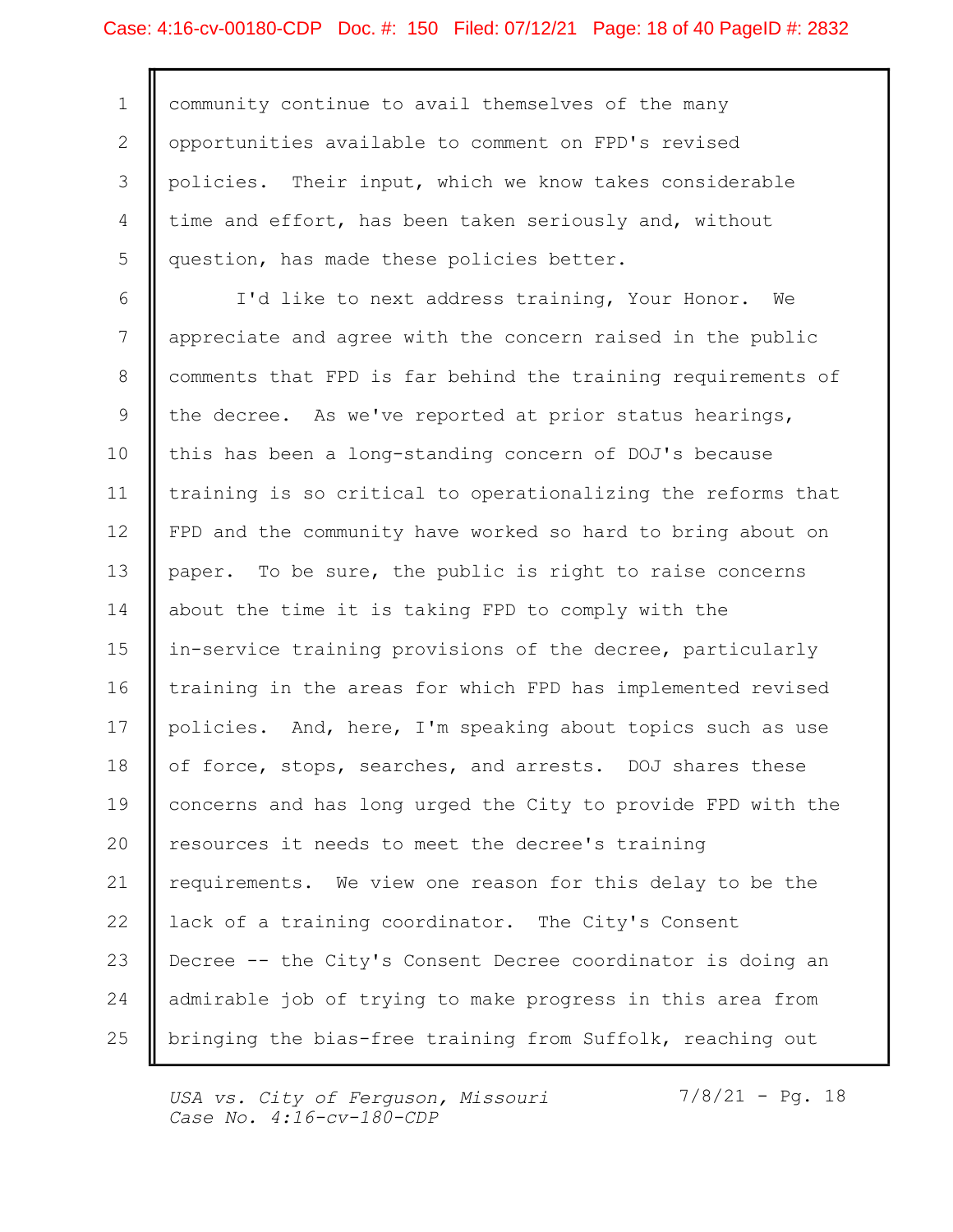#### Case: 4:16-cv-00180-CDP Doc. #: 150 Filed: 07/12/21 Page: 19 of 40 PageID #: 2833

1 | to other police departments that have been or are under 2 | Consent Decrees for lessons learned, helping the Training 3 Committee write a training plan, but it is just not 4 practicable for her to create and administer a training 5 || program for the police department. We're encouraged to hear 6 | during the September status hearing that the City was 7 || discussing hiring a training coordinator and we hope that 8 || happens soon for the reasons articulated by the public in 9 advance of today's hearing and DOJ in the past.

10 || And, finally, we did want to assure members of the 11 || public that DOJ has provided FPD with technical assistance 12 || in the area of training, notably on the requirement that 13 || they develop a training plan. So technical assistance is 14 | certainly something DOJ has provided to FPD in the past and 15 || we will continue to do so where necessary and appropriate.

16 || Your Honor, we wanted to take today's hearing as an 17 || opportunity to report out on our review of FPD's response to 18 || protest activity in May of last year. You may remember that 19 || last summer there were protests in Ferguson, and DOJ had 20 || sought documentation and camera footage of those protests in 21 || order to assist with the development of the draft First Amendment policies. 22

23 || Last month the parties and the Monitoring Team met to | 24 | discuss DOJ's review of that documentation and footage, in 25 || particular for the events that took place late on the night

USA vs. City of Ferguson, Missouri Case No. 4:16-cv-180-CDP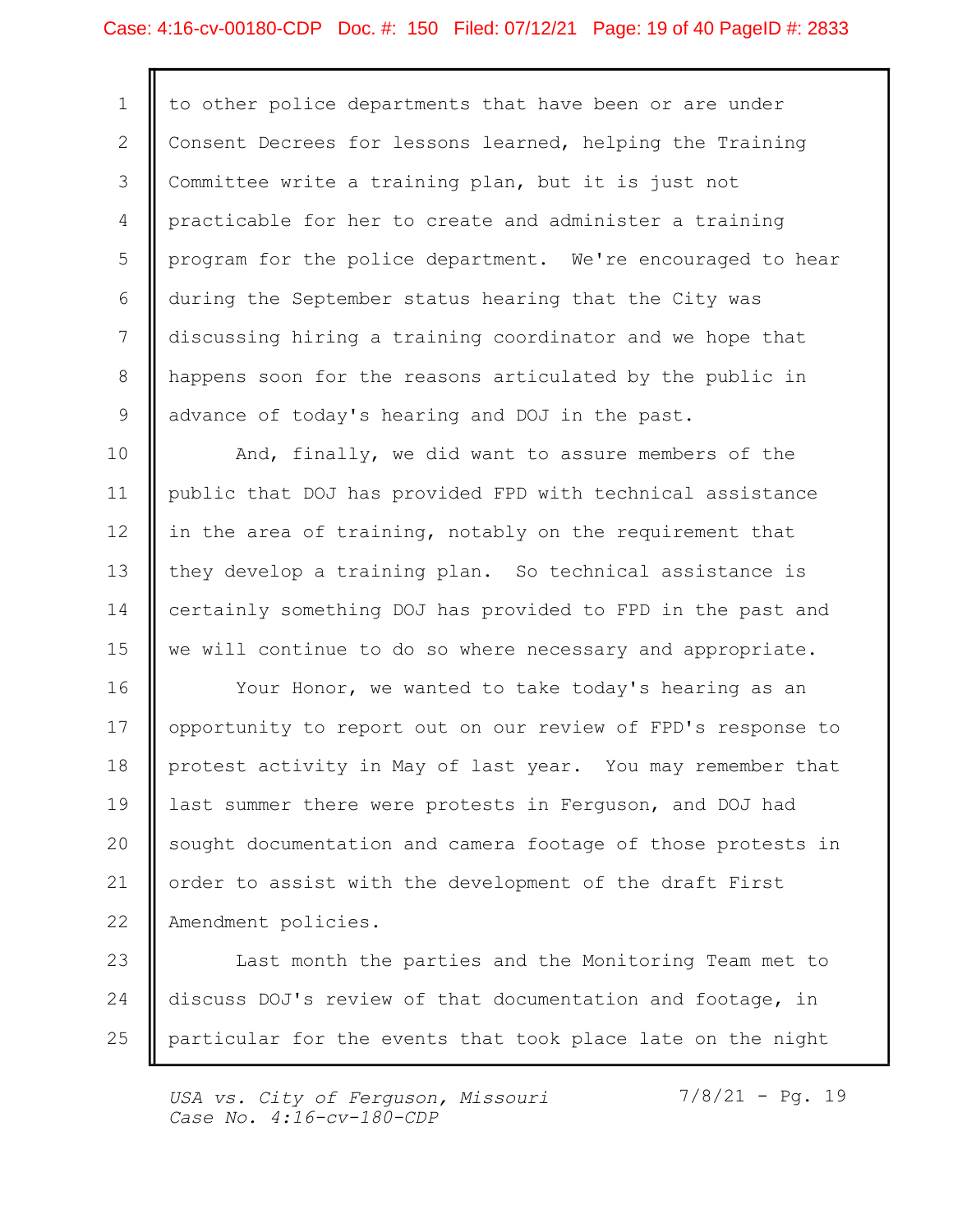#### Case: 4:16-cv-00180-CDP Doc. #: 150 Filed: 07/12/21 Page: 20 of 40 PageID #: 2834

1 || of May 30th and into the early hours of May 31st. As in all 2 | implementation efforts, our focus is insuring long-term 3 | compliance with the decree, and to that end, we shared with 4 | FPD and the Monitoring Team some questions and concerns in 5 S everal areas that we believe can be addressed in the policy 6 || that will govern FPD's response to protests.

7 | The parties have already developed policy responses to 8 Some of these concerns and are still working on others, but, 9 Vour Honor, given the public interest in both policy 10 || development and this review, we thought it would be helpful 11 || to report out on some of these measures here today.

12 || The first concerns use-of-force reports. There were | 13 || delays in the completion of use-of-force reports following 14 | the protests, which can impede the investigation of such 15 || force. The decree requires use-of-force reports to be 16 || completed by the end of shifts, but this event underscored 17  $\parallel$  for the parties that there can be certain circumstances, 18 || such as multi-day demonstrations, that can make it difficult 19 || to meet the end-of-shift deadline. Specifically, there can 20 || be times when FPD officers work their regular 12-hour shift 21 || responding to calls for service and then are called to 22 || respond to a protest or unrest that can last several more 23 || hours into the night. Those same officers may then have to 24 || begin another 12-hour shift the following morning responding | 25  $\parallel$  to calls for service and, again, have to respond to another  $\parallel$ 

USA vs. City of Ferguson, Missouri Case No.  $4:16$ -cv-180-CDP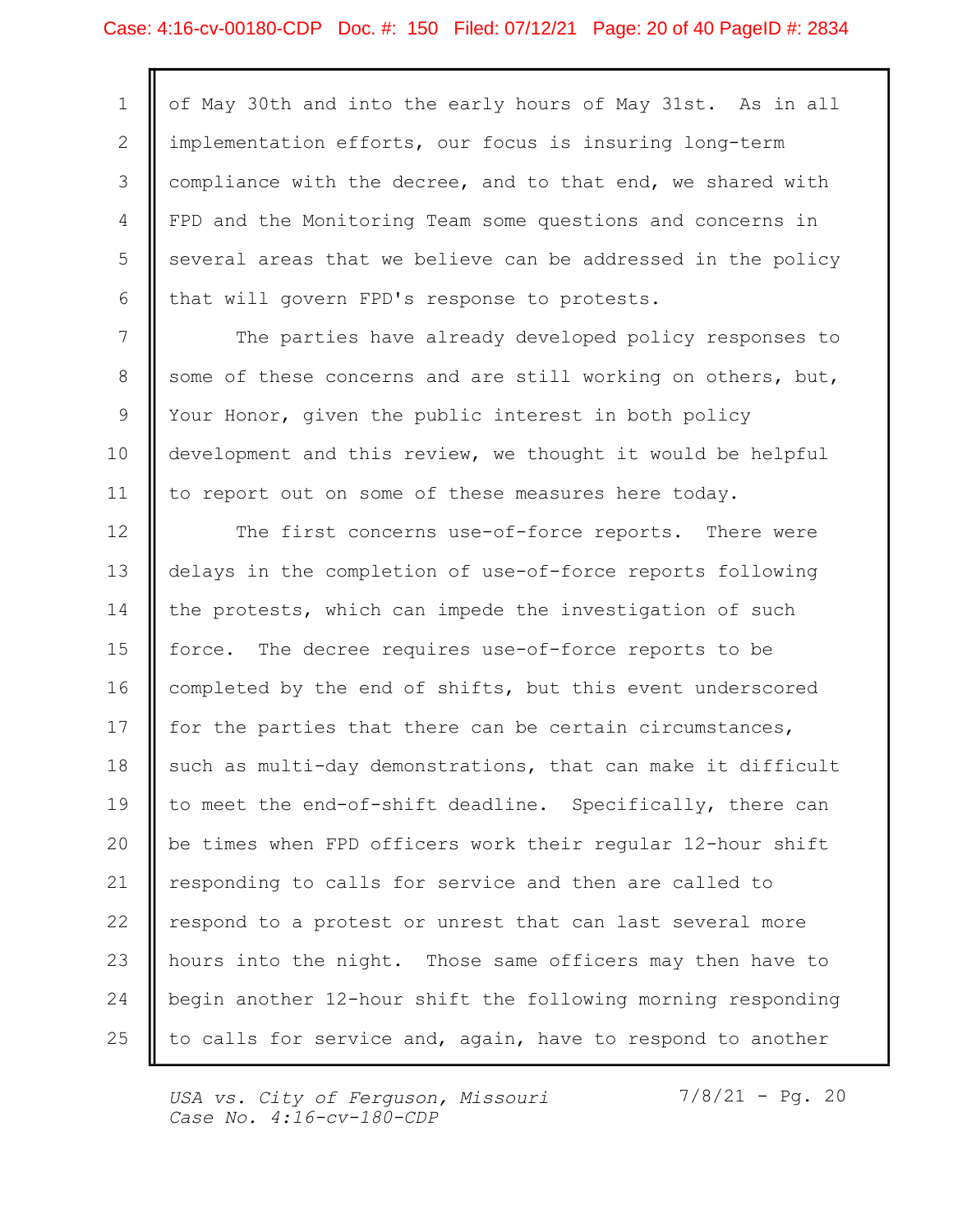1 evening of protests and unrest, and so on and so forth. 2 || In addition to the end-of-shift reporting requirement 3 || in the decree, the decree also requires FPD to implement 4 | measures that give officers adequate time off to rest and 5 || recover during periods of public demonstrations or civil unrest, so there's a need to balance the requirement for 6 7 || timely use-of-force reports with that provision of the 8 decree as well.

9 || The draft protest policy had said that use-of-force 10 || reports would need to be completed as soon as is safe and 11  $\parallel$  feasible to do so, but in light of the events in May 2020,  $\parallel$ 12 || we thought that some outside boundary was necessary in the 13 || policy, so the parties developed language for the protest 14 || policies to the effect of use-of-force reports will be 15 || required to be completed as safe and feasible to do so, but 16 || in any event, no later than the end of the shift following 17  $\parallel$  the day of the protest, or if the protest goes on for many 18 || days, the end of the shift following the last day of the 19 || protest or demonstrations. And, again, this delay would 20 || require supervisory approval. But this was an intention to 21 | balance those two provisions of the decree, insuring that 22 | reports are completed in a timely fashion but that FPD is 23 || able to comply with the rest and recovery provision of the 24 decree.

25  $\parallel$  The second area of concern was body-worn camera usage.

USA vs. City of Ferguson, Missouri Case No. 4:16-cv-180-CDP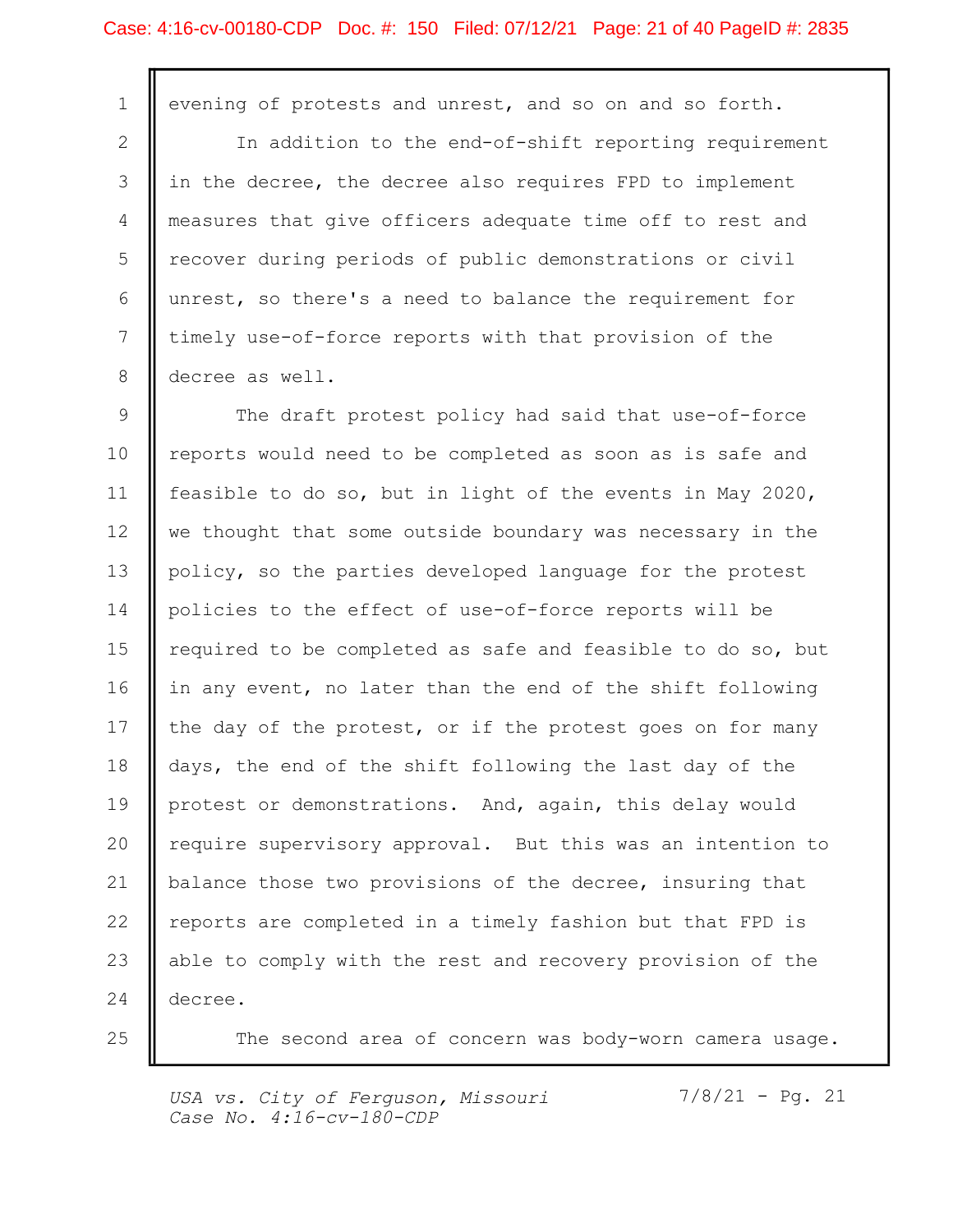#### Case: 4:16-cv-00180-CDP Doc. #: 150 Filed: 07/12/21 Page: 22 of 40 PageID #: 2836

1 Camera use was inconsistent during the events of May 30th 2 || and into the early hours of May 31st. Ideally, officers 3 || would be able to activate and leave their cameras on to 4 | insure complete coverage, but there are limits to battery 5 || life, particularly when some officers need to cover hours of protests following a regular 12-hour shift. In order to 6 7 || preserve batteries as long as possible and insure that 8 || they're available to capture enforcement activity during a 9 || protest, the parties agreed, and the Monitor approved, 10 || language for the protest policies that will require body-worn camera activation only when certain conditions 11 12 | arise, and these are conditions that we all thought could 13 || precede law enforcement response. For example, officers 14 || will have to activate their body-worn cameras if individuals 15 || engage or threaten to engage in activity that will create an immediate danger of or result in damage or injury to person 16 17 || or property. Officers will have to activate their cameras 18 || if FPD officers or officers from another agency engage in 19 || enforcement actions, such as making arrests or taking steps 20 || to control or disperse a crowd or if officers attempt to use 21 || or indicate that they'll use force. Cameras will have to be 22 | activated if there's a determination or announcement that an 23 || assembly has become unlawful if a supervisor orders it. 24 || And, as always, as required by the existing body-worn camera 25  $\parallel$  policy, officers can activate their policies if ever they  $\parallel$ 

USA vs. City of Ferguson, Missouri Case No. 4:16-cv-180-CDP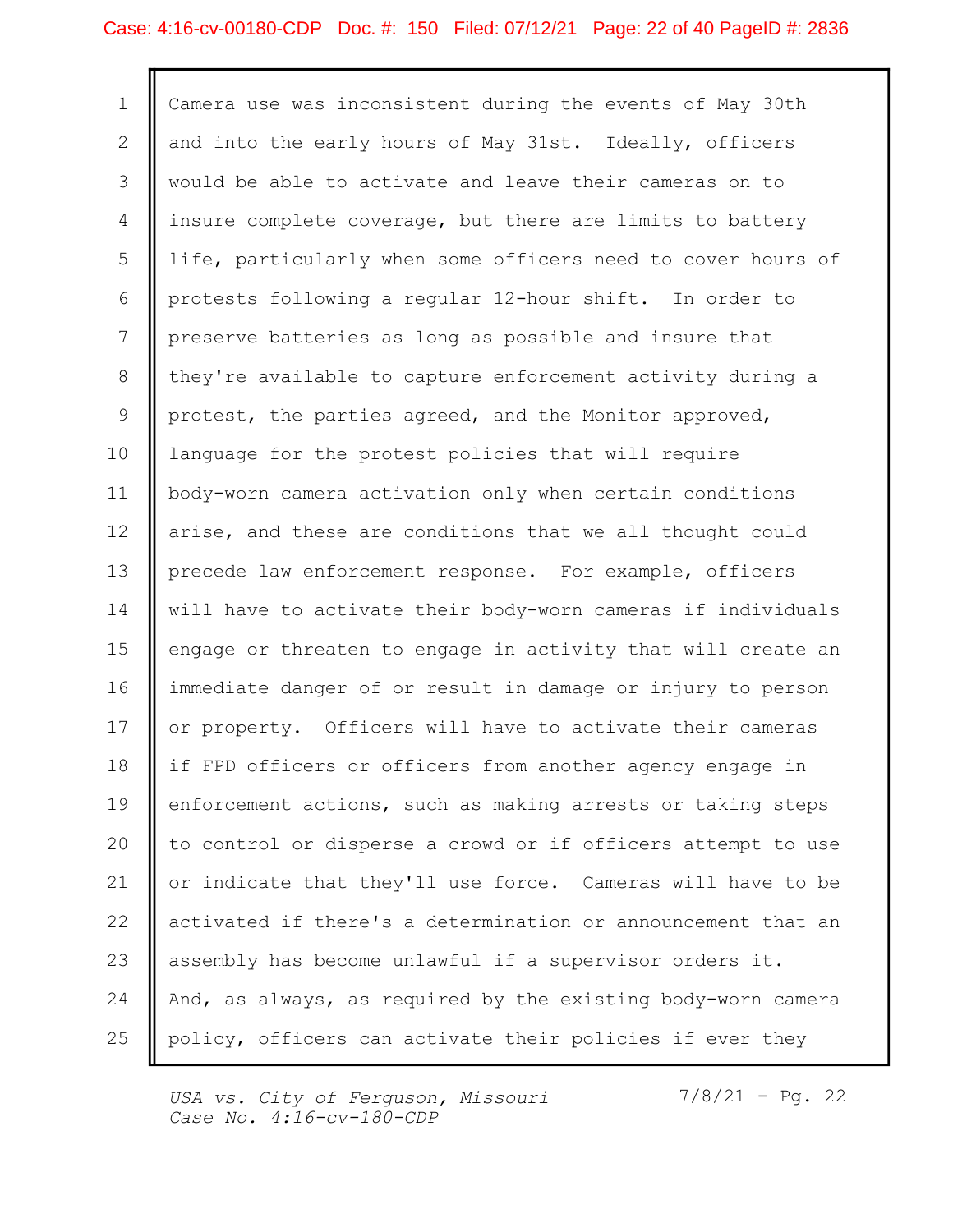#### Case: 4:16-cv-00180-CDP Doc. #: 150 Filed: 07/12/21 Page: 23 of 40 PageID #: 2837

1 | believe that doing so would be appropriate and valuable. 2 || And the final area that we discussed last month was 3 || the use of force during protests and unlawful assemblies. 4 The video we reviewed thus far indicates that on the night 5 || of May 30th, FPD used less lethal ammunition -- these are 6 || known as beanbag rounds -- in response to some individuals 7 || who were throwing large rocks in the direction of FPD 8 || officers.

9 | As members of the public rightly pointed out during | 10 || the 30-day comment period on the protest policy, this policy 11 || needs guidance regarding the use of less lethal weapons in 12 || crowd situations. The parties continue to work on that 13 | language, including the warnings that need to be issued 14 | before such weapons are used. We don't have final language 15 || to share today but we are working on it.

16 || And, again, just to situate the Court and the public 17 as to where these policies are, they remain under 18 | development, but once they are finalized we anticipate that 19 || FPD will post them online, and, as always, as repeated here 20 || today, members of the public will be free to provide input 21 || at any time and again when they come up for annual review and all and the same when the set of the set o 22 | under paragraph 45 of the decree.

23 || I just want to add that we did recently receive the 24 || incident report and body-worn camera footage from protests 25 || that took place on August 9th of last year. We will review letter than

USA vs. City of Ferguson, Missouri Case No.  $4:16$ -cv-180-CDP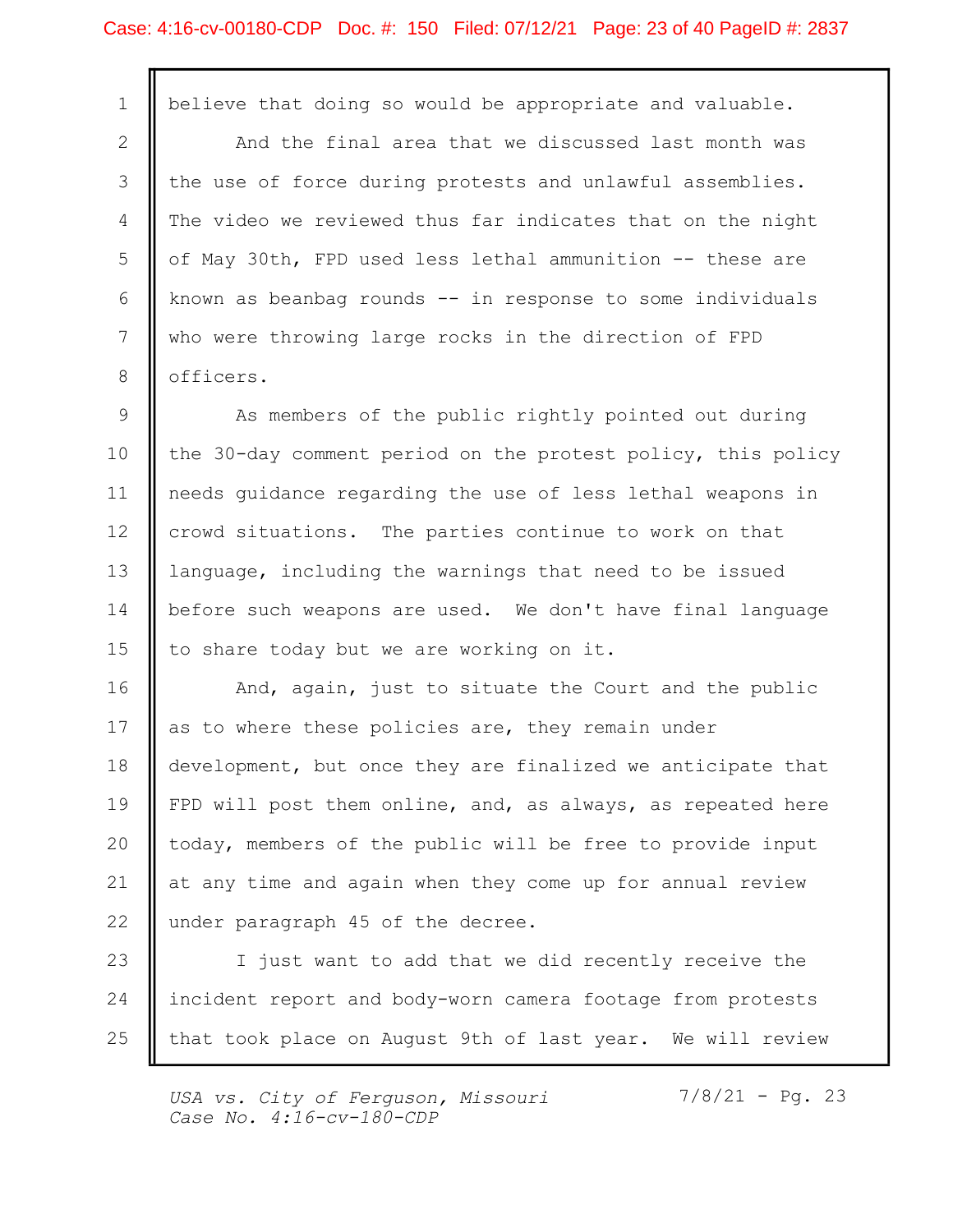#### Case: 4:16-cv-00180-CDP Doc. #: 150 Filed: 07/12/21 Page: 24 of 40 PageID #: 2838

1 | those materials, and if there are additional policy 2 | responses that need to be developed in light of that review, 3 || we will update the Court and the public just as we have done 4 today.

5 | Finally, Your Honor, as everyone is certainly aware, 6 we have just passed the five-year mark of the decree, and 7 || the public undoubtedly has questions about what this means, 8 || so we wanted to just provide a little refresher on that 9 point.

10 || Paragraph 462 of the decree states that the decree 11 || will end when the City has been in full and effective 12 | compliance for two consecutive years. The decree also 13 | explains that "full and effective compliance" means that the 14 City will achieve both sustained compliance with all 15 || material requirements of the decree and sustained and 16 || continuing improvement in constitutional policing and public | 17 || trust as demonstrated under the decree's outcome measures.

18 || And just to back up for people what "compliance" 19 || means, it's a -- there are three elements to compliance: 20 || The first is that the requirement in the decree is 21 || implemented into policy; the second is that all relevant 22 | personnel are trained on that requirement; and the third and 23 || most important is that the City and FPD are able to 24 | demonstrate that they are carrying out that requirement in 25 || actual practice. So those are the elements of what

USA vs. City of Ferguson, Missouri Case No. 4:16-cv-180-CDP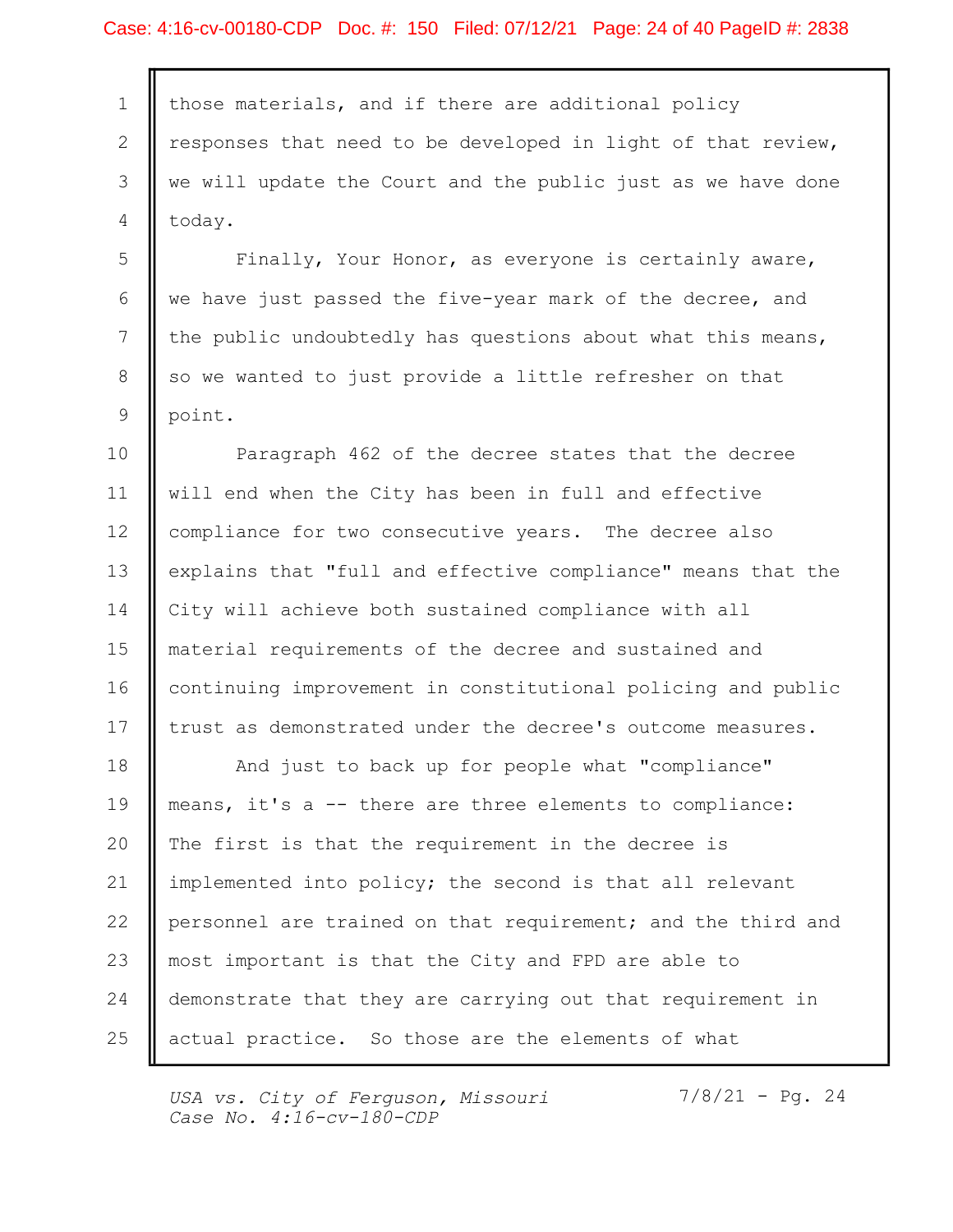#### Case: 4:16-cv-00180-CDP Doc. #: 150 Filed: 07/12/21 Page: 25 of 40 PageID #: 2839

1 | constitutes compliance, and as is clear from prior status 2 | hearings and the Monitors sending annual reports to date, 3 || the City is not yet in full and effective compliance with 4 | the decree, so the decree will continue until the City can 5 | demonstrate that compliance and then sustain it for two 6 | consecutive years. 7 | Your Honor, that's all I have for today. I'm happy to  $\vert$ 8 answer questions.  $9$  **THE COURT:** All right. Thank you, Ms. Senier. And I 10 || don't have any questions at this time, but I would ask the 11 | Monitor then, Ms. Tidwell, to state anything you wish, and 12  $\parallel$  then if there's any -- you know, if any of the parties wish 13 || to respond to one another once she's done that, we'll be 14  $\parallel$  glad -- you know, we'll do that. Ms. Tidwell? 15 MS. NATASHIA TIDWELL: Thank you, Your Honor, and 16 17 || thank you to members of the public who have shared public 18 | comment, and thank you to everyone who has joined the audio stream. 19 20  $\parallel$  I want to, on behalf of the Monitoring Team, join the  $\parallel$ 21 || echos of thanks to outgoing Chief Armstrong for his 22 | leadership these past two years. I particularly appreciated 23 || his candor throughout this process and his steadfast 24 || determination to not only get staffing levels at FPD to a 25 || point where implementation was possible but also his

USA vs. City of Ferguson, Missouri Case No.  $4:16$ -cv-180-CDP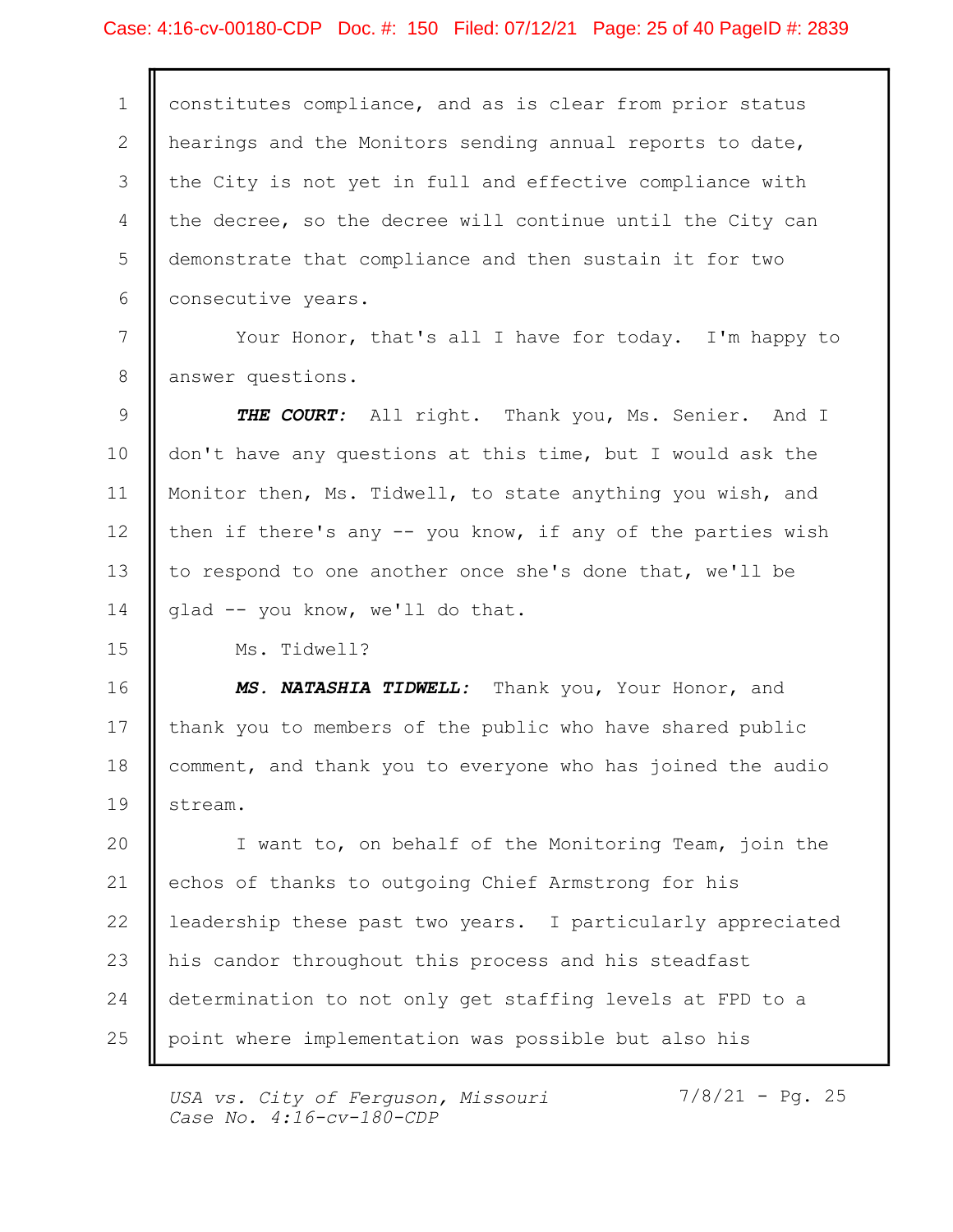#### Case: 4:16-cv-00180-CDP Doc. #: 150 Filed: 07/12/21 Page: 26 of 40 PageID #: 2840

1 | leadership of the department in setting priorities and 2 || working towards the goals of the Consent Decree while 3 || maintaining public safety for the community. 4 | I would also like to congratulate incoming 5 || Chief McCall. We look forward to continuing our strong 6 || working relationship with you and we are thankful that the 7 || City council has seen fit to make this move rather quickly 8 || so that, hopefully, implementation isn't stalled and 9 | progress and momentum can continue. 10 || We'd also like to welcome the new court administrator. 11 || We look forward to working with you. I've got a lot of 12 | things to do on the court side to keep momentum there and to 13 || finalize various aspects of the municipal court 14 | Consent Decree process, so we look forward to -- we'll give 15  $\parallel$  you a few minutes, a few days to get settled in, but then, 16 || you know, be advised, we're coming, and we look forward to working with you. 17 18 | Your Honor, as the -- as Ms. Senier mentioned, we are 19 || heading into year six of the Consent Decree. There are some 20 || projects that were on tap for completion in year five that 21 || will continue in year six, and I think Ms. Barton reflected 22 || on them a bit, one being the training plan and the 23 | implementation of the training components of the Consent 24 || Decree. We're heartened to learn that DOJ has added some 25 || technical assistance to the efforts in that regard. We

USA vs. City of Ferguson, Missouri Case No. 4:16-cv-180-CDP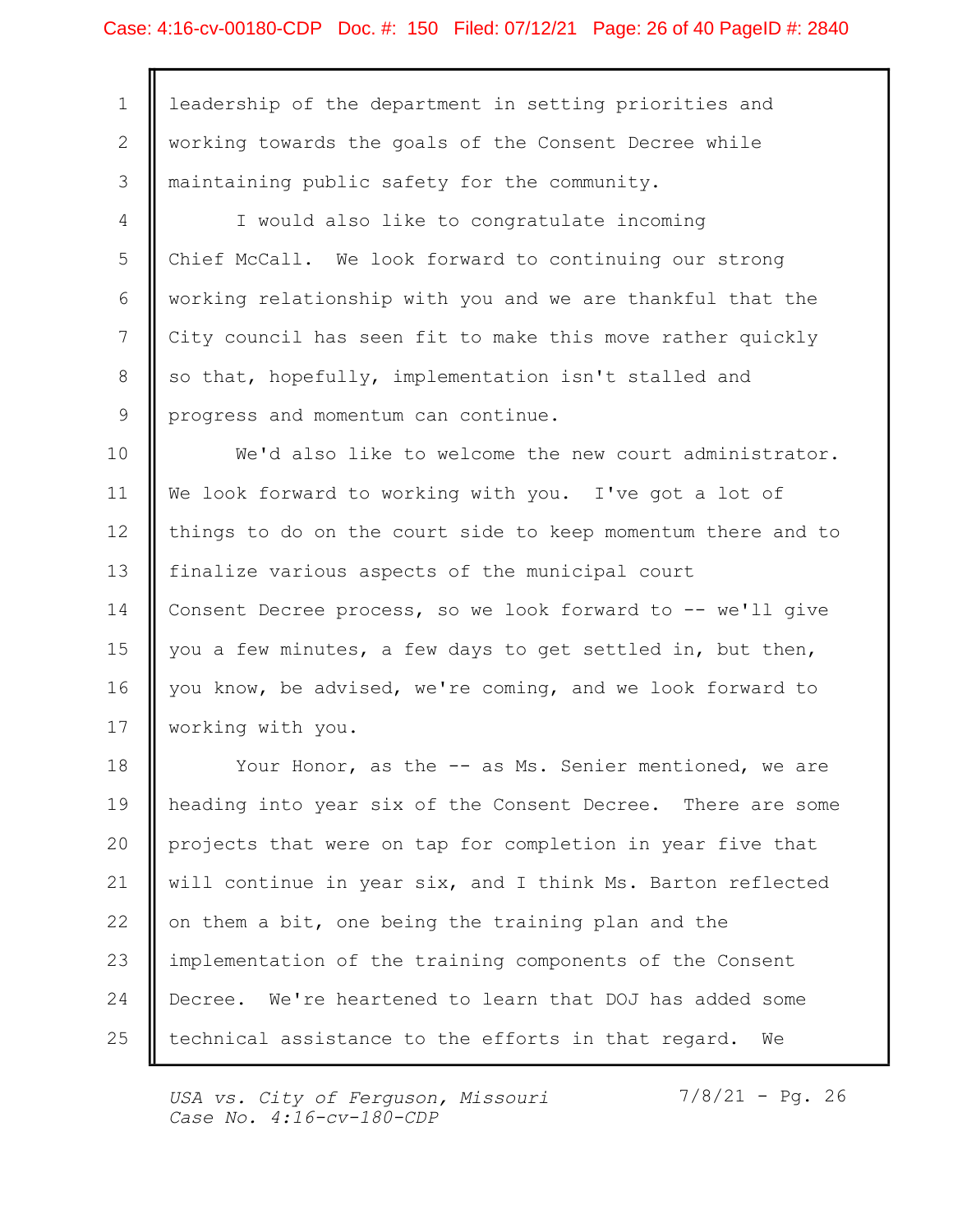#### Case: 4:16-cv-00180-CDP Doc. #: 150 Filed: 07/12/21 Page: 27 of 40 PageID #: 2841

1 | continue to call for or to recommend the addition of a 2 || training coordinator. As Ms. Senier noted, asking 3 || Ms. Barton to be the person who sees through implementation 4 || of the training -- not only leads the drafting of the plan 5 | but also coordinates the implementation of the plan and sort 6 || of is the watcher of that  $-$  is a lot to ask of Ms. Barton, 7 || and so we think that a training coordinator -- even with the 8 || addition of technical assistance from the department, a 9 || training coordinator would be beneficial for those purposes.

10 || One other area of the Consent Decree that was on track 11 || for completion or at least additional progress in year five 12 || was around community engagement, specifically the 13 | development of the community policing and prevention plan. 14 As Ms. Barton mentioned, the City has received technical 15 || assistance from CRITAC in hopes of furthering the 16 || development of its community policing and prevention plans. 17 || I'm also heartened by the City's plan to incorporate 18 | information from the small group dialogues into the community engagement plan, and so we understand that the 19 20 || development of the plan will take a little bit more time 21 || while we incorporate these important voices and these 22 | important ideas into the plan itself. 23 || The Monitoring Team's subject matter expert, 24 || Dr. Leigh Anderson, was able to participate or at least to 25 | observe some of the community dialogue sessions. She noted

USA vs. City of Ferguson, Missouri Case No.  $4:16$ -cv-180-CDP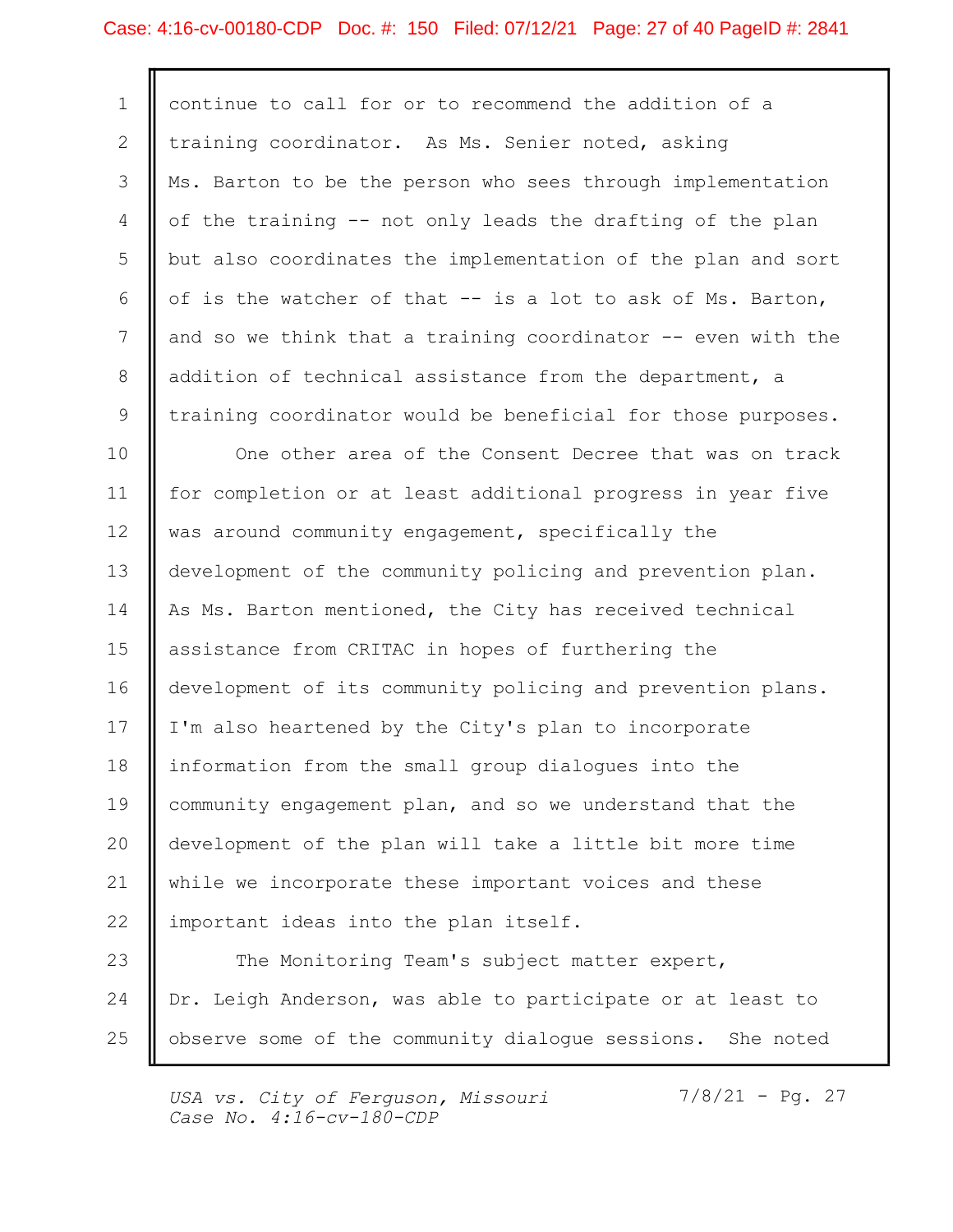## Case: 4:16-cv-00180-CDP Doc. #: 150 Filed: 07/12/21 Page: 28 of 40 PageID #: 2842

| $\mathbf{1}$    | that, while the conversationist did not address, at least    |
|-----------------|--------------------------------------------------------------|
| $\overline{2}$  | initially, issues of police accountability, transparency,    |
| 3               | and sort of overall engagement, there are many shared        |
| 4               | concerns and comments regarding quality of life issues       |
| 5               | within the City of Ferguson, and those issues serve as sort  |
| 6               | of a coalescing mechanism for the entire group. She -- in    |
| 7               | her report back to me and the other team members, she noted  |
| 8               | that the conversations were productive in that they allowed  |
| 9               | a neutral space to exist for exchanges of information        |
| 10 <sub>o</sub> | regarding the role of the police and the community and how   |
| 11              | they can individually and collectively make efforts to       |
| 12              | address the topics that are of great concern to the          |
| 13              | community.                                                   |
| 14              | She noted that the officers showed a level of                |
| 15 <sub>2</sub> | commitment to dialogues and to the process of increasing     |
| 16              | engagement. And, of course, there's still more work to be    |
| 17              | done in that space, but hopefully we're working towards      |
| 18              | establishing relationships built on trust. And although      |
| 19              | this was just a first step, it is an important and a solid   |
| 20              | one, and so we look forward to these dialogues continuing,   |
| 21              | Ms. Barton's work continuing in that regard.                 |
| 22              | Again, we would add our -- once again, our                   |
| 23              | recommendation that the City engage someone to spearhead its |
| 24              | community outreach and engagement efforts, not only to       |
| 25              | lessen the load on Ms. Barton but also to coordinate and to  |
|                 |                                                              |

USA vs. City of Ferguson, Missouri 7/8/21 - Pg. 28 Case No. 4:16-cv-180-CDP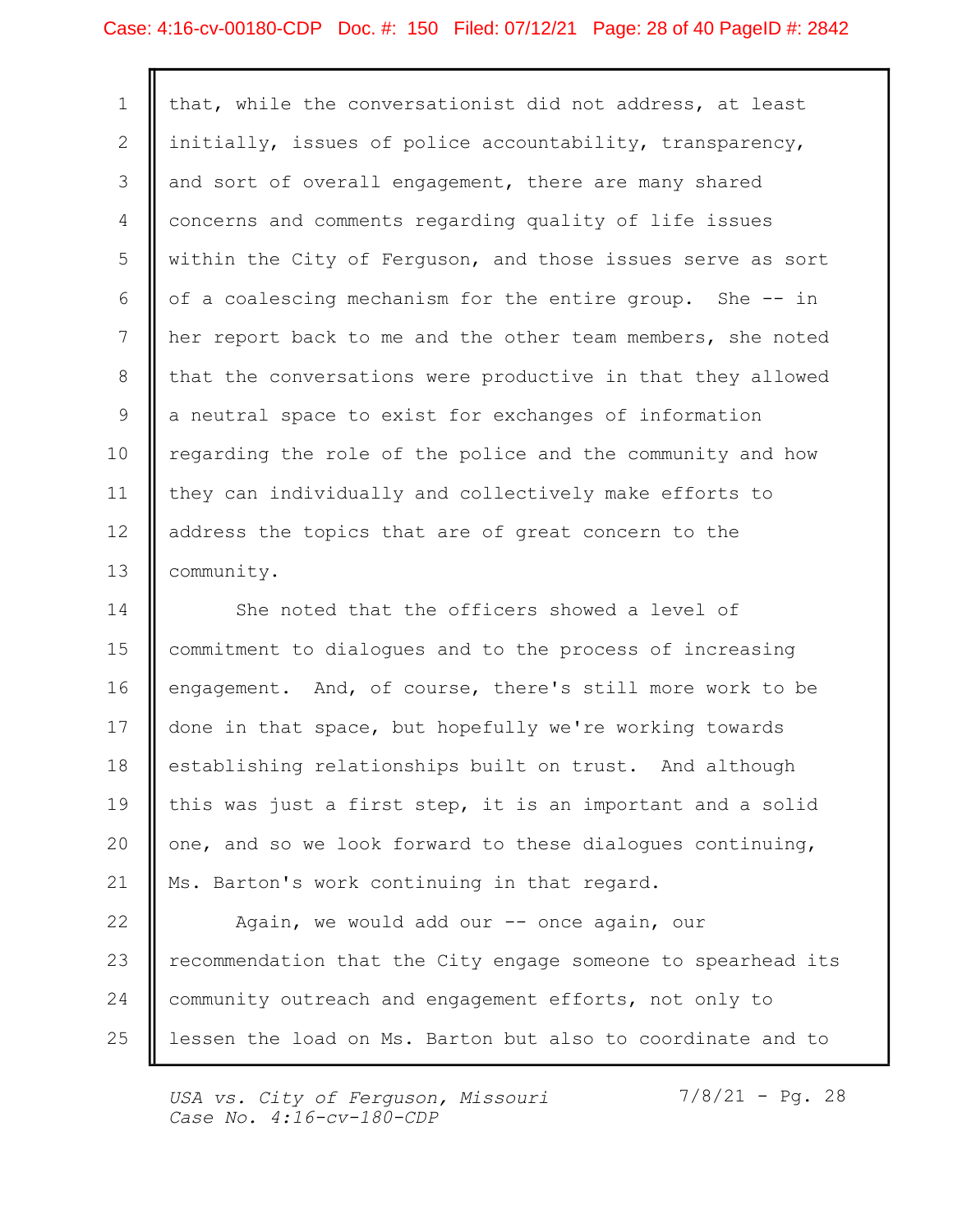#### Case: 4:16-cv-00180-CDP Doc. #: 150 Filed: 07/12/21 Page: 29 of 40 PageID #: 2843

1 | bring together the various sort of pieces of community 2 | engagement that the City is working towards, whether it be 3 || relationships with neighborhood associations or the small 4 group dialogues, but sort of the overall coordination of 5 || those efforts in a way that is operationalized so that the Monitoring Team and the Department of Justice can measure it 6 7 || and note whether or not it meets with the requirements of 8 || the Consent Decree in terms of achieving substantial 9 || compliance. All of this is going to need to be 10 || operationalized at some point and coordinated, and having a 11 || person sort of on staff in charge of that would be helpful 12 || to the community from the Monitor's perspective.

13 || And, finally, Your Honor, I would just note that the 14 | Monitoring Team did close the most recent community 15 || surveying, the results of which will be published in the 16 || semiannual report, which will be coming later this summer or 17  $\parallel$  early fall. Just some sort of high-level results of that, 18 || one of the things, as Your Honor knows, that we did in hopes 19 || of increasing participation in the survey was the mailing of 20 || postcards announcing the survey to a sample of registered 21 || voters within the City of Ferguson. We tried to over-sample 22 | for those communities that -- where participation was low 23 || last year. The postcards, although it's hard to tell sort 24 || of what emphasis they had in terms of increasing 25 || participation, they certainly didn't have -- for the number

USA vs. City of Ferguson, Missouri Case No.  $4:16$ -cv-180-CDP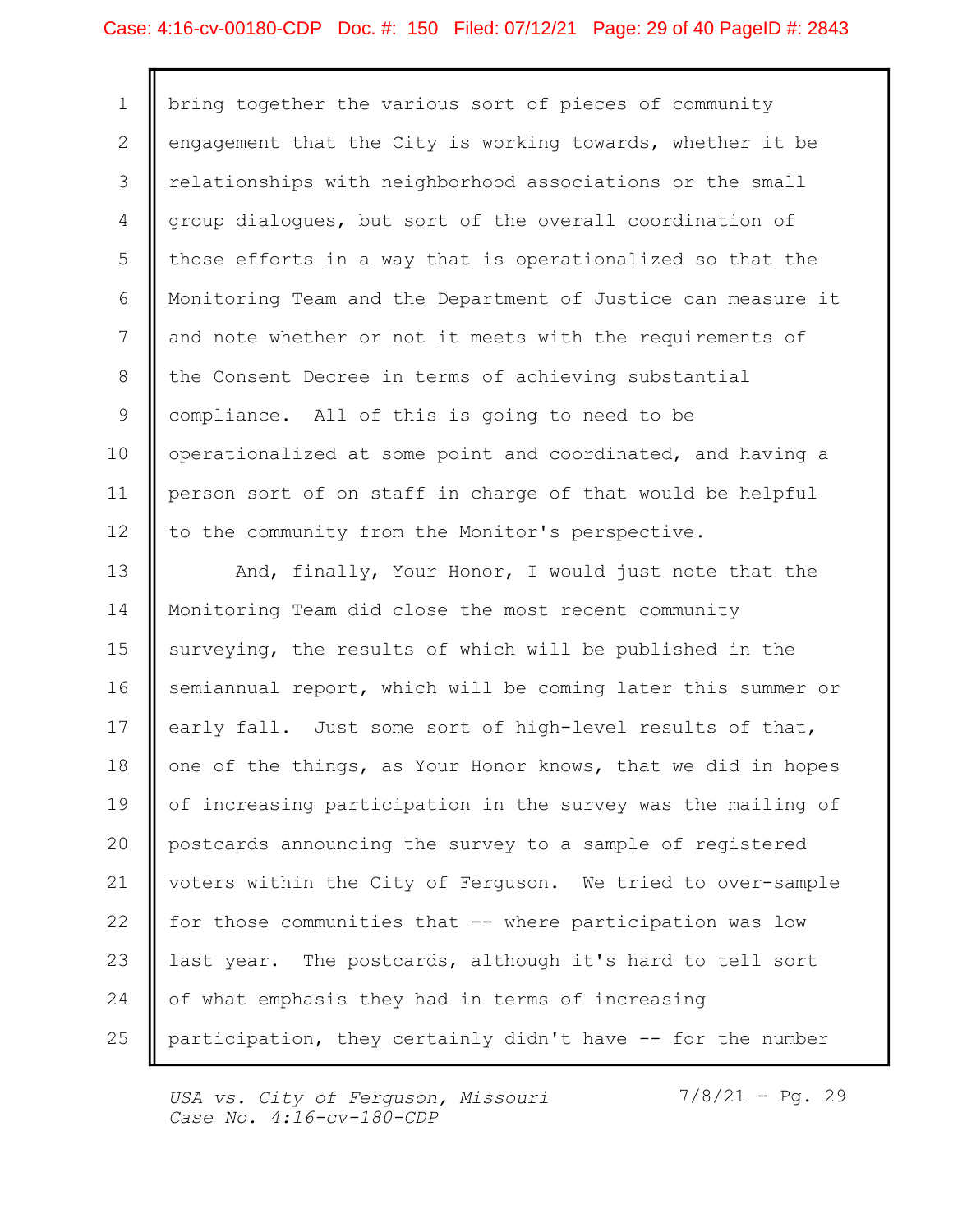#### Case: 4:16-cv-00180-CDP Doc. #: 150 Filed: 07/12/21 Page: 30 of 40 PageID #: 2844

1 || of postcards we sent out it did not result in the kinds of 2 || increased participation that we had hoped. I think last 3 || year we had around 230 or so respondents to the survey. 4 || This year it was around 450 or 460, so a higher number but 5 | clearly not where we want to be. Obviously, the pandemic 6 and the public health concerns impacted and completely and  $\vert$ 7 || stopped our ability to conduct any sort of -- any real 8 || in-person outreach in terms of survey-taking, and we can --9 we hope to remedy that next year.

10 || We did see some increases in the areas that we didn't 11 || hear from last year. So we had -- about 39 percent of the 12 || respondents were from Ward 1; about 38 or 39 percent were 13 | from Ward 2; and about 20 percent were from Ward 3, which is 14 || an increase from last year. Sixty percent -- or, I'm 15 || sorry -- about 70 percent of the respondents identified as white; 22 percent identified as black or African-American, 16 17 || which is a modest increase from last year, or a modest change from last year where 75 percent of respondents 18 19 || identified as white and less than 20 percent identified as black or African-American. 20

21 || In terms of educational level, 31 percent had some 22 | college; 29 percent graduated with a BA or higher; and about 23 || 9 percent graduated from high school, which is an increase 24 || from last year where only two-and-a-half percent of the 25 | respondents had a high school degree.

USA vs. City of Ferguson, Missouri Case No. 4:16-cv-180-CDP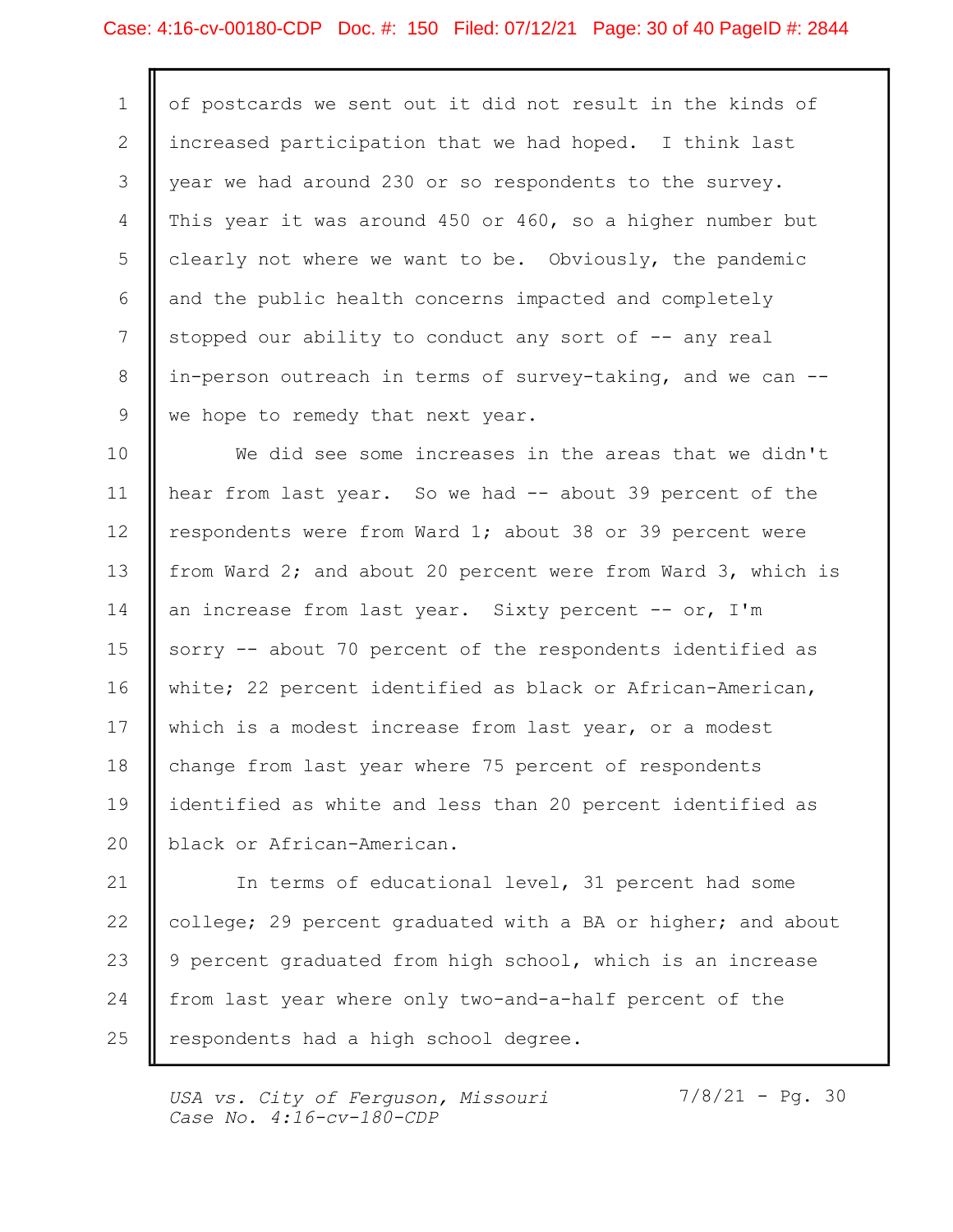#### Case: 4:16-cv-00180-CDP Doc. #: 150 Filed: 07/12/21 Page: 31 of 40 PageID #: 2845

1 || In terms of the responses or sort of some of the 2 | themes that we saw in the written responses to questions, 3 || respondents expressed concerns about understaffing at FPD, 4 Which is something that the parties have spoken to the 5 | Monitoring Team and to the Court about. We're hopeful that, 6 || with the latest budget within the City, that some of these 7 || staffing concerns will be taken care of or will be remedied.

8 || The respondents noted a lack of funding and resources 9 || for FPD, a lack of enforcement from officers, and issues 10 || with FPD's inability to do its job, which -- and often 11 || citing about 10 percent of the respondents who cited the 12 || inability of FPD to do its job. The Consent Decree and/or 13 || the Monitor, DOJ was cited as the reason why FPD was sort of 14 | being held back from being able to do its job.

15  $\parallel$  The -- for the most part, the -- 61 percent of the 16 || respondents thought that the police do a good job of 17 || treating people fairly regardless of who they are; 18 || 57 percent responded that they think the police are doing a 19 || good job of being available when needed; and 52 percent 20 || think that the police do a good job responding promptly to  $\qquad \qquad$ 21 || calls for assistance.

22 | So, you know, it was sort of a mixed bag as it were in 23 || terms of people's responses. I think the majority indicate 24  $\parallel$  that the police are doing a good job, but I think there is 25 || sort of a recognition of the limitations on the department

USA vs. City of Ferguson, Missouri Case No.  $4:16$ -cv-180-CDP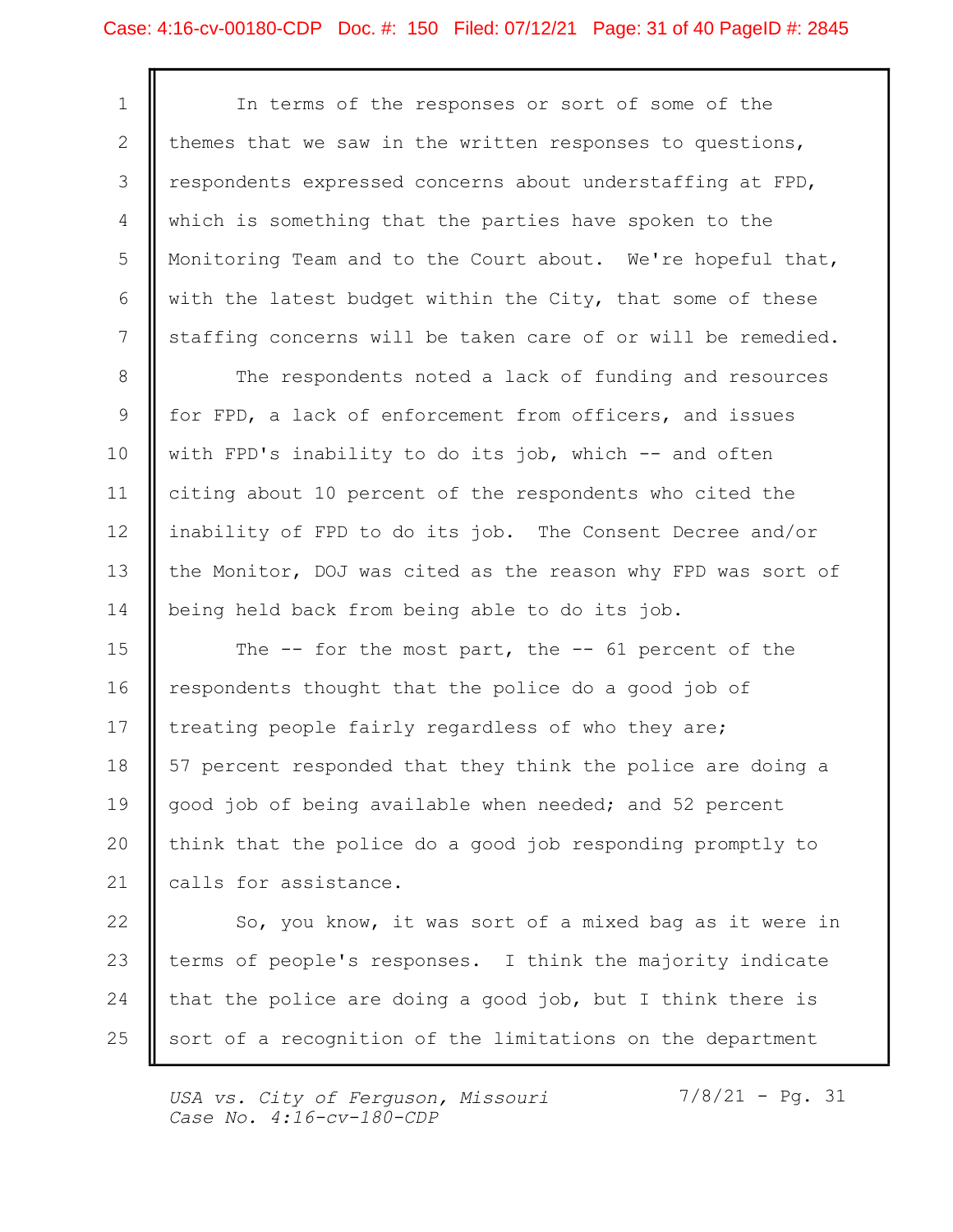#### Case: 4:16-cv-00180-CDP Doc. #: 150 Filed: 07/12/21 Page: 32 of 40 PageID #: 2846

1 | both within -- in terms of staffing, things that are within 2 | their control and things that are outside of their control. 3 || And a lot of the responses sort of echoed what we or what 4 | Dr. Anderson was hearing in the community dialogues, 5 S SEPEC SERIGHT SORT OF the quality of life issues, whether it 6 | be traffic enforcement or people speeding down streets or 7 || whatever it would be, or tall grass or things of that nature 8 | were also expressed in the survey.

9 | I should note that, in addition to the survey results in the upcoming semiannual report, Dr. Anderson will be 10 11 || working with Ms. Barton. There was a survey that went out 12 || to the youth with regards to the bias-free policing 13 || policies, and so Ms. Barton has collected the youth's 14 | responses to questions about the bias-free policing policy 15 || in Ferguson, and Dr. Anderson will collect those responses, 16 || analyze the data, and issue a report as to what's contained 17 || in the data that we will publish in our semiannual report, 18 | along with the community survey results.

19 || The use-of-force audit is still ongoing. I think some 20 || of the things that Ms. Senier raised in the -- from the 21 || after-action report that DOJ conducted are things that we're 22 || seeing within the use-of-force audit right now. We are 23 || conducting the phase of the audit where we are testing 24 | whether force is unreported, so we are looking at incident 25  $\parallel$  reports where, based on the charge, the offense charged, it

USA vs. City of Ferguson, Missouri Case No.  $4:16$ -cv-180-CDP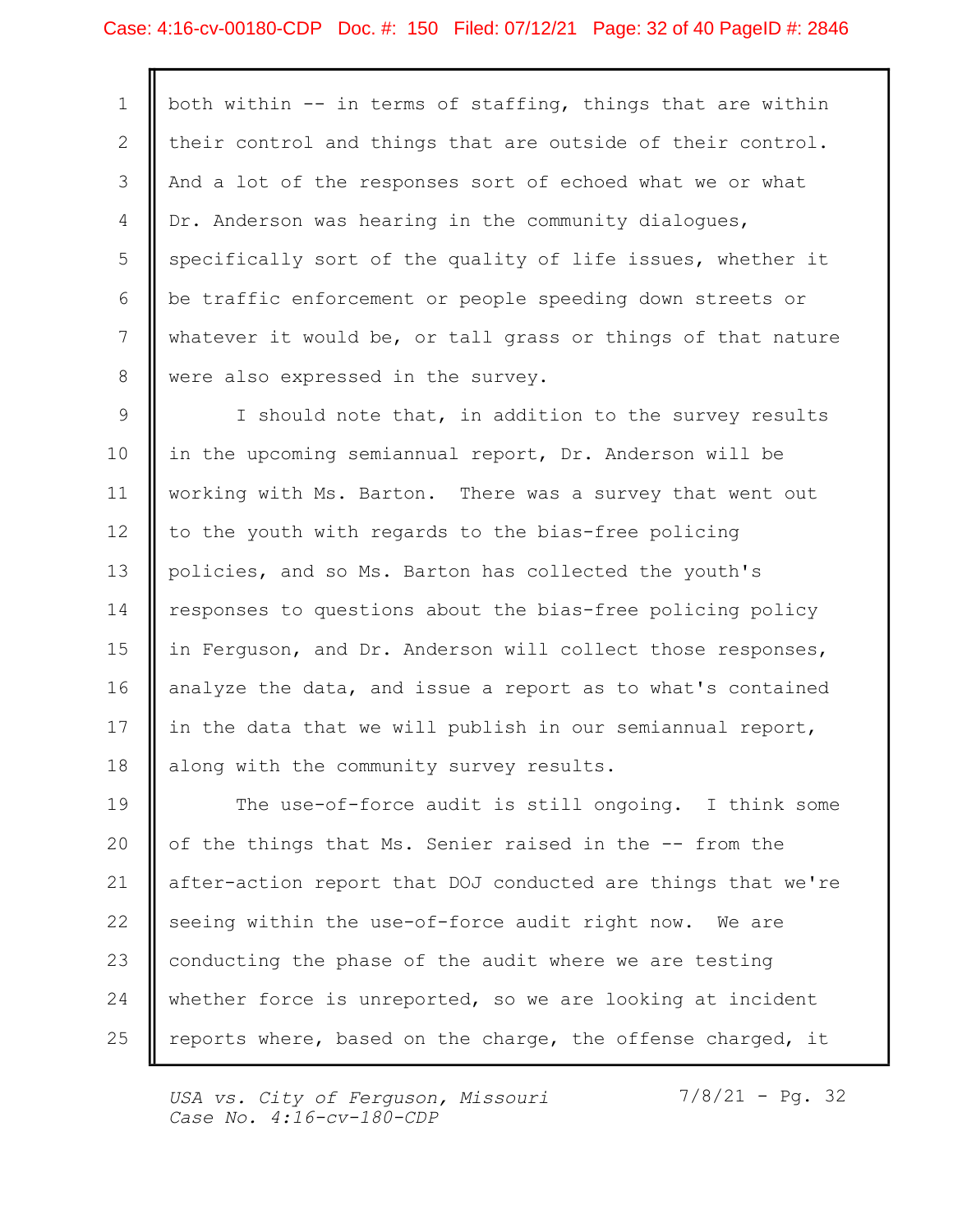#### Case: 4:16-cv-00180-CDP Doc. #: 150 Filed: 07/12/21 Page: 33 of 40 PageID #: 2847

1 | would seem as if force was -- might have been a part of the 2 | arrest, but there is no use-of-force report, so we have to 3 || look through the narratives and the body camera footage from 4 | those particular arrests to see if force should have been 5 perced.

6 | The previous part of the audit concerned review of body camera footage in use-of-force investigations where 7 8 || force was reported and investigated. And I think, you know, 9 Some of the things that Ms. Senier noted about delays in 10 | reporting, there were some -- the sort of thoroughness or 11 || depth of force investigations was an issue. There were some 12 || things around, you know, appropriate levels of charging, so 13 || those things will report out when -- in the full results of 14 || the use-of-force report later this year. But there were --15  $\parallel$  seemed to be, at least on the front end, less issues around 16 || sort of whether the force used was objectively reasonable. 17 || It was more sort of how it was reported and how it was 18 || investigated sort of after the fact. But we'll have a 19 || fuller report of that later this year.

20 || And, as I mentioned, we're looking forward to working 21 || with the new municipal court administrator to get in this 22 || fall to conduct our municipal court audit and looking at 23 || other areas such as the accountability provisions of the 24 Consent Decree.

25 || And I think that's all we have today, Your Honor,

USA vs. City of Ferguson, Missouri Case No. 4:16-cv-180-CDP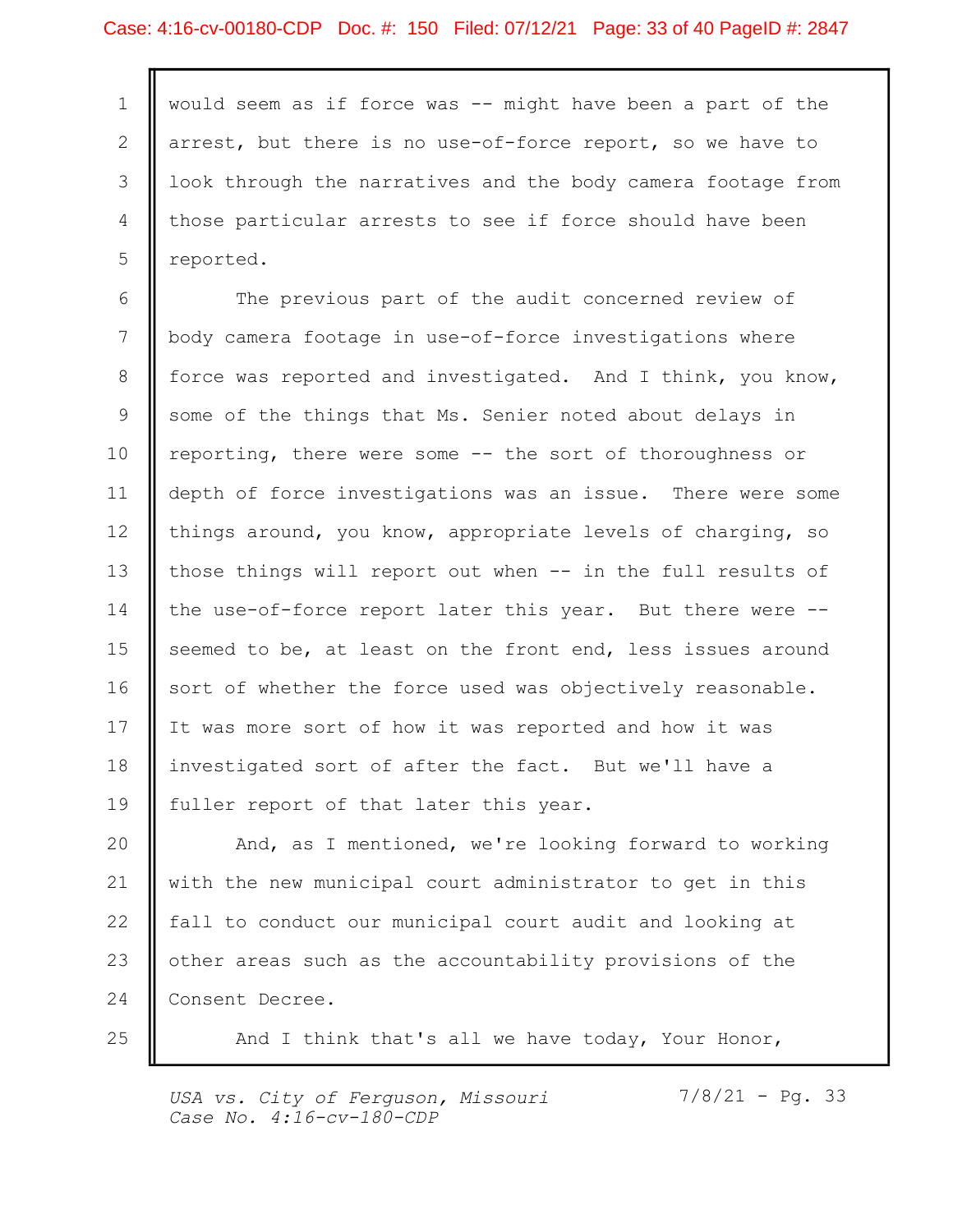1 | unless you have questions.

|     | THE COURT: I do not have questions now. I think, you          |  |
|-----|---------------------------------------------------------------|--|
|     | know, I, obviously, as I've said before, share your concerns  |  |
|     | 4   about the need for a community engagement person and a    |  |
|     | 5   training coordinator, or both, and hope that those things |  |
| $6$ | can come to pass and those positions can be filled.           |  |

7 | I guess, Mr. Carey, on behalf of the City, do you wish 8 || to make any further statements or respond to anything said 9 || by either of the other lawyers?

10 **|| MR. APOLLO CAREY:** Thank you, Your Honor.

11 | As you know, just really briefly, in response to the 12 | concerns about the community engagement position as well as 13 || the training coordinator, as you know, we've been taking 14 || steps to identify candidates to fill those positions. We 15 || just, you know, haven't been as successful as we'd like to 16 || do -- to be in terms of filling those positions.

17 || Recently -- I know you just -- last time we spoke you | 18 Were made aware of us, you know, sort of having to go back 19 || to the drawing board at least as it comes to one of our 20 || positions, but the determination and resolve to get those 21 || positions filled remains here with the City, with the police 22 || department, and obviously with the transition to Assistant 23 || Chief McCall becoming the chief. He is in-the-know and 24 || understands where we need to be moving forward, so we're 25 || very confident and very hopeful that those -- the efforts in

USA vs. City of Ferguson, Missouri Case No. 4:16-cv-180-CDP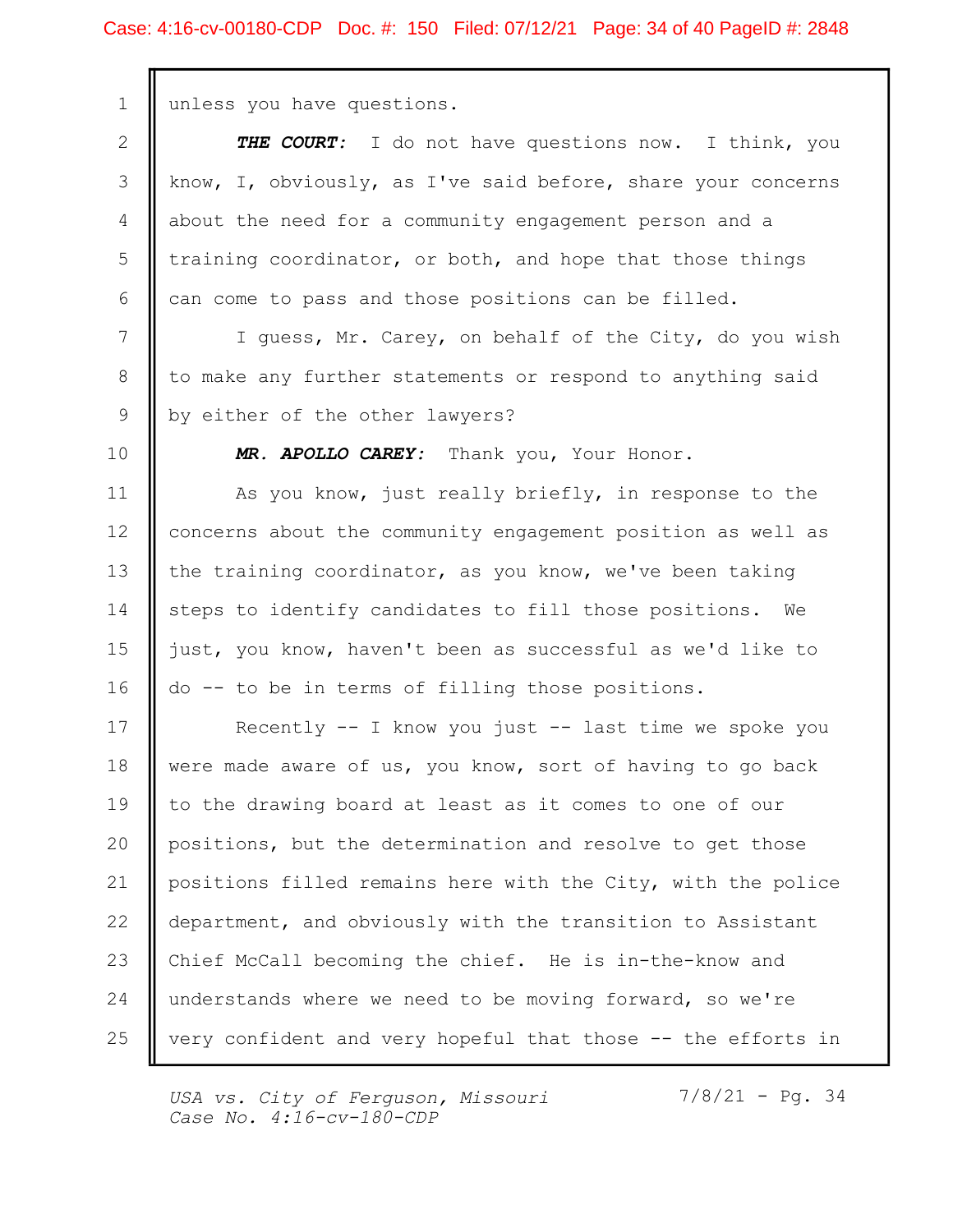1 | filling those positions will be ongoing and continuing until 2 we do.

3 || The only other comment I wanted to make -- and I'm 4 | doing this because it's something that I would be remiss if 5 || I didn't do it now because we have council people on the 6 || line, Your Honor, who I didn't mention when I introduced 7 earlier today, and they've been, you know, contacting me 8 || saying, "Make sure the judge knows that we're on the line." |

9 | So I just wanted you to know that our mayor, Ms. Ella Jones, is on the line. One of our new council 10 members, Ms. Phedra Nelson, she's from Ward 1. She was 11 12 || recently elected in April. She's on the line as well, Ms. 13 || Phedra Nelson. And also Ms. Fran Griffin, who is our Ward 3 || 14 || council person, is also on the line. I haven't been 15 || contacted by any other council members, so if they are on 16 || the line, you know, it's I guess a little too late now, but 17 || those three wanted me to make sure that you knew that, you 18 || know, our Council is still participating, still very 19 || interested, and still making sure that they take the time 20 || out of their day to attend these hearings.

21 || THE COURT: Well, thank you for mentioning that. I 22 | know you usually do tell me who's on the line from the other 23 || City officials, and I am, as always, very pleased that the 24 || Council has been as involved in this process as they have 25 || been and that they continue to push to work on it, and so I

USA vs. City of Ferguson, Missouri Case No.  $4:16$ -cv-180-CDP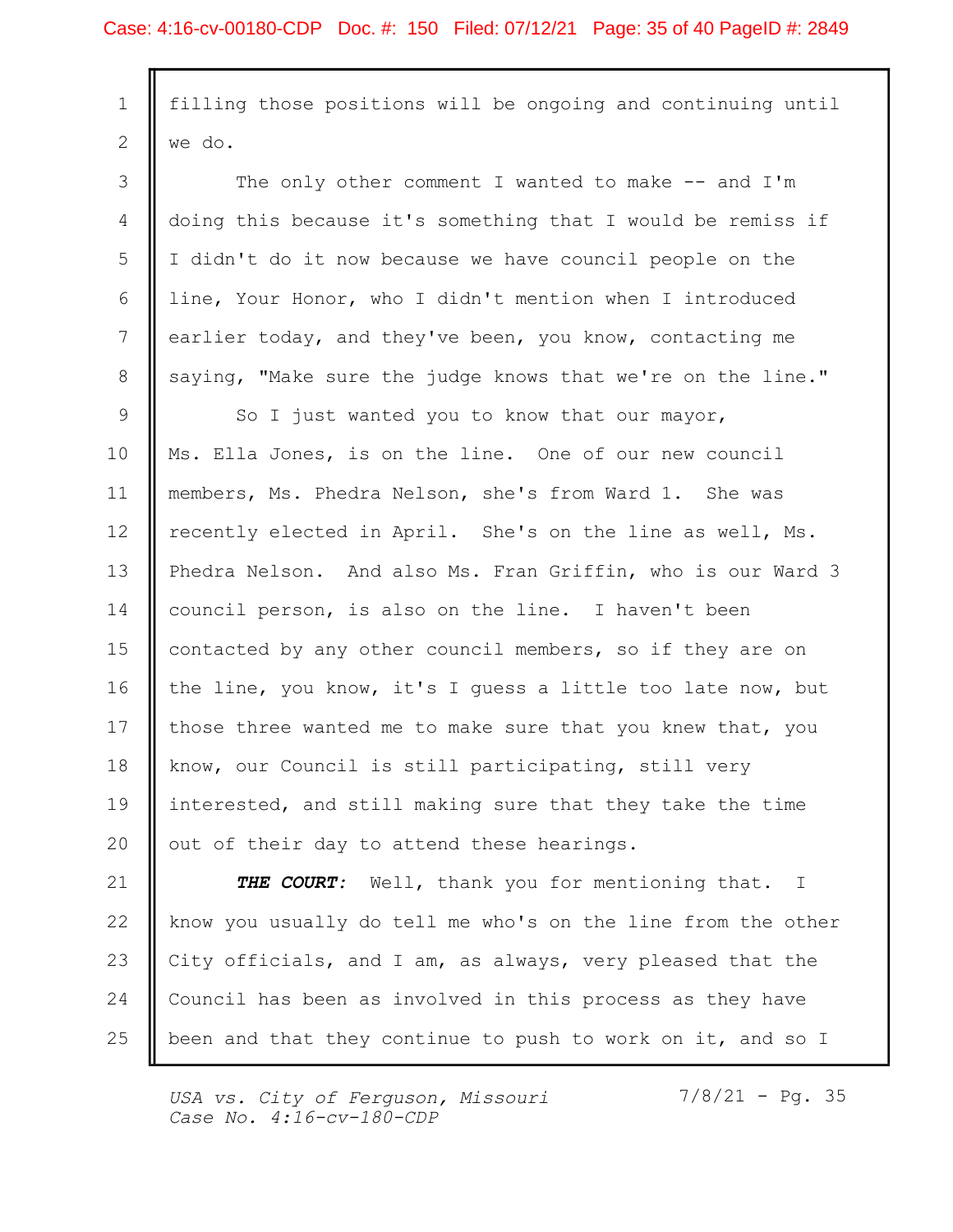#### Case: 4:16-cv-00180-CDP Doc. #: 150 Filed: 07/12/21 Page: 36 of 40 PageID #: 2850

1 | appreciate their being there.

2 || I also appreciate having the members of the public who 3 || are listening as well because I think it's -- you know,  $4$  | that's who this is for, as well as for all of us, to make 5 Som sure we do, you know, take stock and make sure we really 6 | know what we are doing and where we're proceeding. 7 | Rhd, again, I do want to thank everybody and be

8 || glad -- welcome, I guess I should, the new hires, new 9 | promotions, including acting city manager and the new court 10 || administrator as well as the people in the police 11 | department. So, thank you all.

12 || And I think, you know, what this -- as with most of 13 | these hearings, we continue to look at it and say, okay, we 14 | haven't proceeded as fast as everyone would like. We know why. We know there are some areas that do need more work 15 16 || but we also know what the challenges have been. But 17 | everybody knows that it's necessary to meet those challenges 18 || and to move forward, and I am optimistic that we will 19 || continue to do that.

20 || I know that, as expressed by the letters that did come 21  $\parallel$  in this time and as has been expressed in the past, often  $\parallel$ 22 | members of the public do think that we should, you know, be 23 || pushing harder. And I guess I would just say, you know, I 24 || hear that and I think we are trying to push in an 25 || appropriate manner so that there is -- so that this can be

USA vs. City of Ferguson, Missouri Case No. 4:16-cv-180-CDP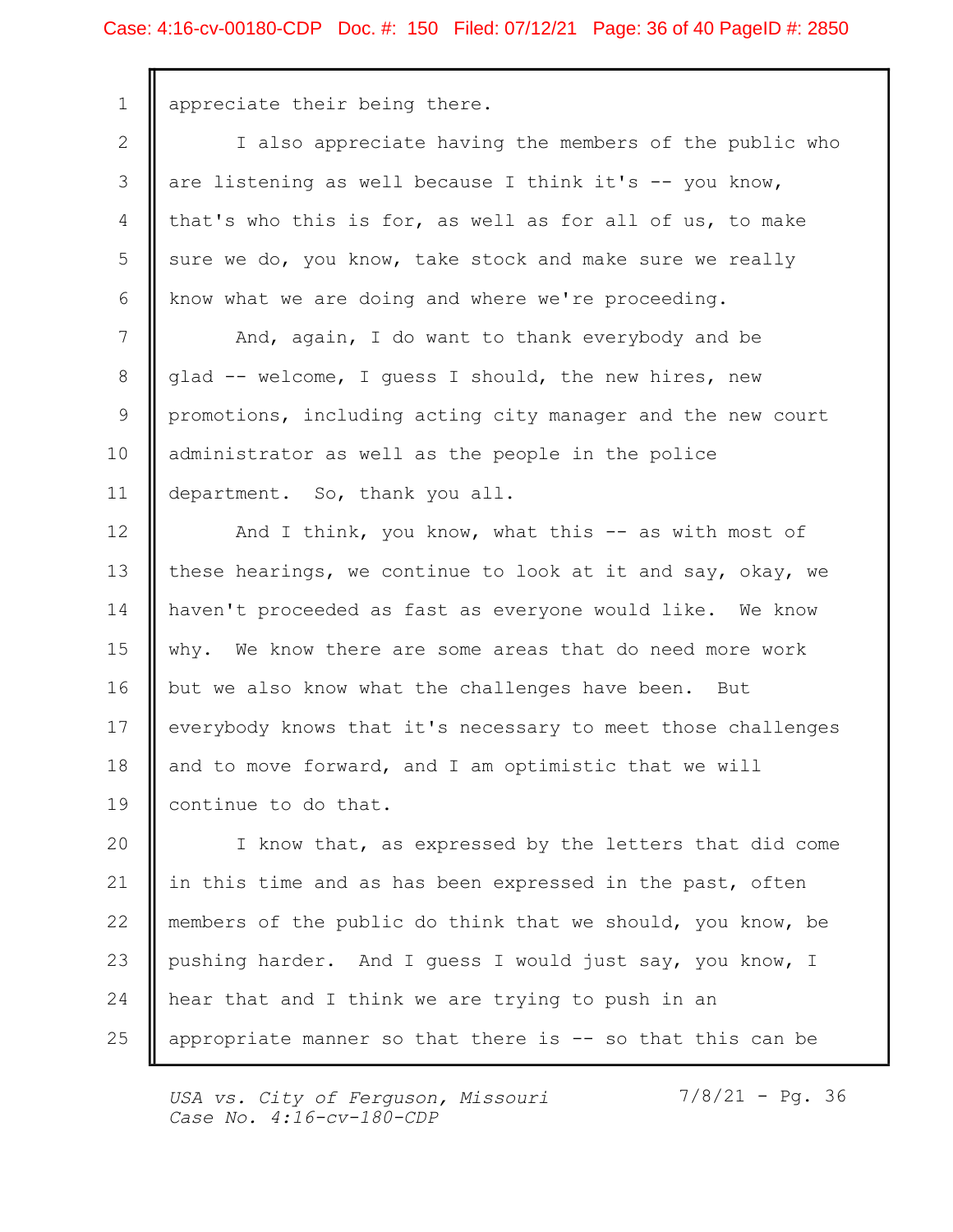## Case: 4:16-cv-00180-CDP Doc. #: 150 Filed: 07/12/21 Page: 37 of 40 PageID #: 2851

| 1                 | achieved, so we can actually reach the results that we want, |
|-------------------|--------------------------------------------------------------|
| 2                 | and so I think we're moving in the right direction.          |
| 3                 | I do want to again say that we will have an in-person        |
| 4                 | hearing our next one. There will be an order sent out, but   |
| 5                 | it would be October 7th at 11 a.m., and that will be a       |
| 6                 | hearing where we will use the same public comment proceeding |
| 7                 | that we used in our past hearings where, if members of the   |
| 8                 | public wish to speak, they will be given the five minutes to |
| 9                 | speak. And there will be a sign-up sheet ahead of time so    |
| 10                | that people -- you know, I guess half an hour or so ahead of |
| 11                | the hearing so that people can come and sign up so we will   |
| $12 \overline{ }$ | know who is speaking. So if you do wish to speak, please     |
| 13                | get there early so you'll be able to sign up ahead of time   |
| 14                | so that we all can become aware of who is speaking. And it   |
| 15                | will be the five minutes, the same system we've done in the  |
| 16                | past.                                                        |
| 17                | I think we're all eager to get back to in-person             |
| 18                | hearings. I mean the Court in general is. We haven't had     |
| 19                | enough of them, obviously, like everybody else. And,         |
| 20                | obviously, if something were to change and there should be   |
| 21                | some kind of a public health emergency that made it not safe |
| 22                | for us to gather personally, then we would change that, but  |
| 23                | I am -- I don't -- right now our intention is to be meeting  |
| 24                | in person in October.                                        |
| 25                | So $-$ oh, and I do want to remind the members of the        |
|                   |                                                              |

USA vs. City of Ferguson, Missouri 7/8/21 - Pg. 37 Case No. 4:16-cv-180-CDP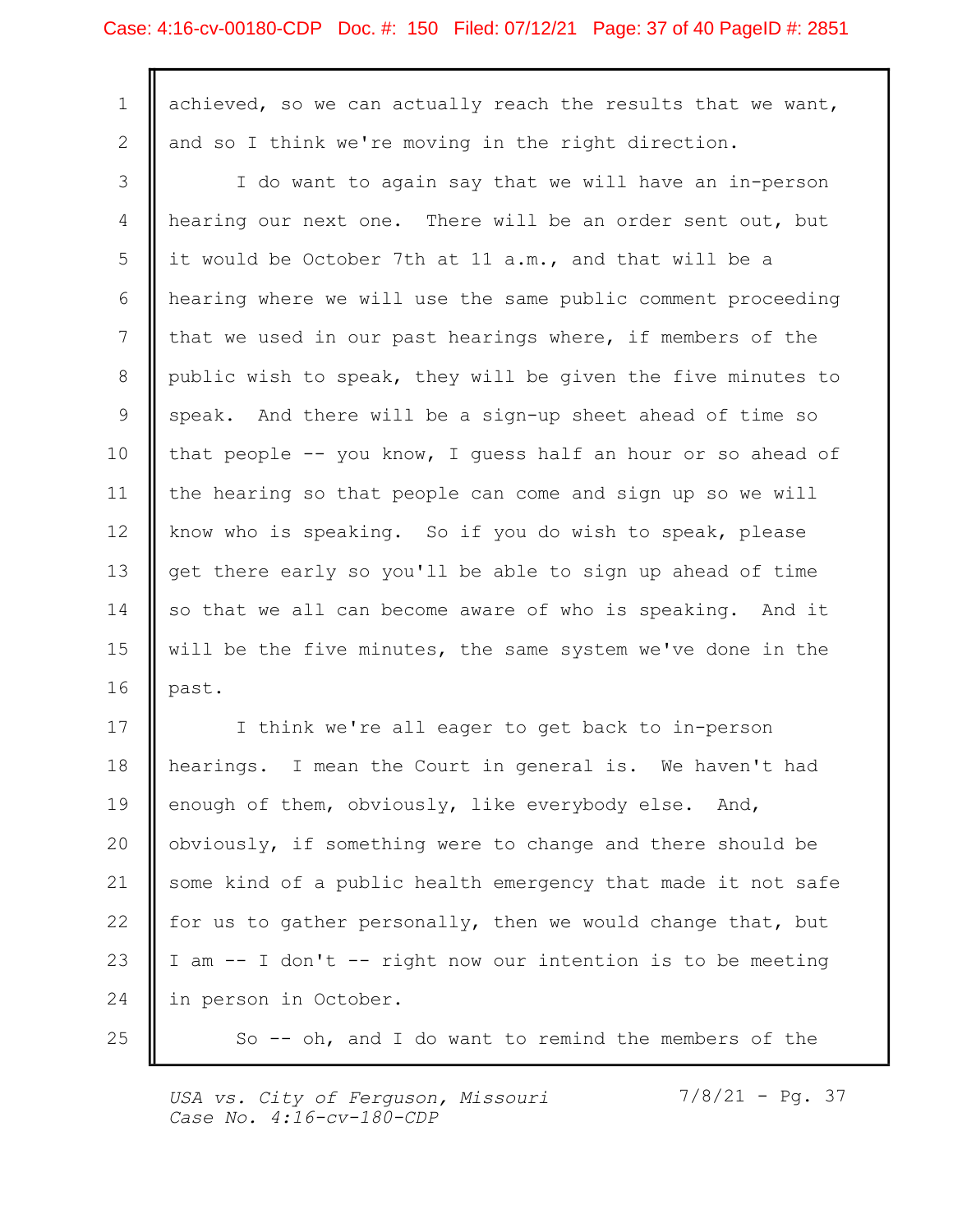#### Case: 4:16-cv-00180-CDP Doc. #: 150 Filed: 07/12/21 Page: 38 of 40 PageID #: 2852

П

| $\mathbf{1}$   | public -- this is oral. I wish this were not the way it is,  |  |
|----------------|--------------------------------------------------------------|--|
| $\overline{2}$ | but it is. Once we meet in public there are many advantages  |  |
| $\mathcal{S}$  | to the in-person meeting that we will have in court but it   |  |
| $\overline{4}$ | will not be broadcast because the allowance of the broadcast |  |
| 5              | is because we're virtual. And a lot of people think the      |  |
| 6              | federal judiciary should change its rules. I'm not one of    |  |
| 7              | the people who makes the rules, but I'm a judge, I follow    |  |
| 8              | the rules. So, that's where we are. But I just wanted to     |  |
| 9              | let people know, we are open to the public, that's what a    |  |
| 10             | court is, and, as always, there will be transcripts prepared |  |
| 11             | for people who cannot attend in person, and -- but when it   |  |
| 12             | it is an in-person hearing in the courthouse we are not      |  |
| 13             | allowed to broadcast the proceedings, and so we will follow  |  |
| 14             | that procedure.                                              |  |

15 || Again, thank you to all the citizens for continuing 16 || your interest in this and being concerned and being active 17 || in the improvements of your city. And thank you to the City || 18 || and the police department for all the efforts you all have 19 || made, including the people who are here on this call today.

20 || And, as always, many thanks to the court-appointed 21 || Monitor as well as the Department of Justice and the City 22 | attorney. I think you all have been working hard, and I 23 || hope -- the public doesn't know all the things you all do, 24 || but this is our chance to tell them, so I appreciate you  $25$  doing that.

USA vs. City of Ferguson, Missouri Case No.  $4:16$ -cv-180-CDP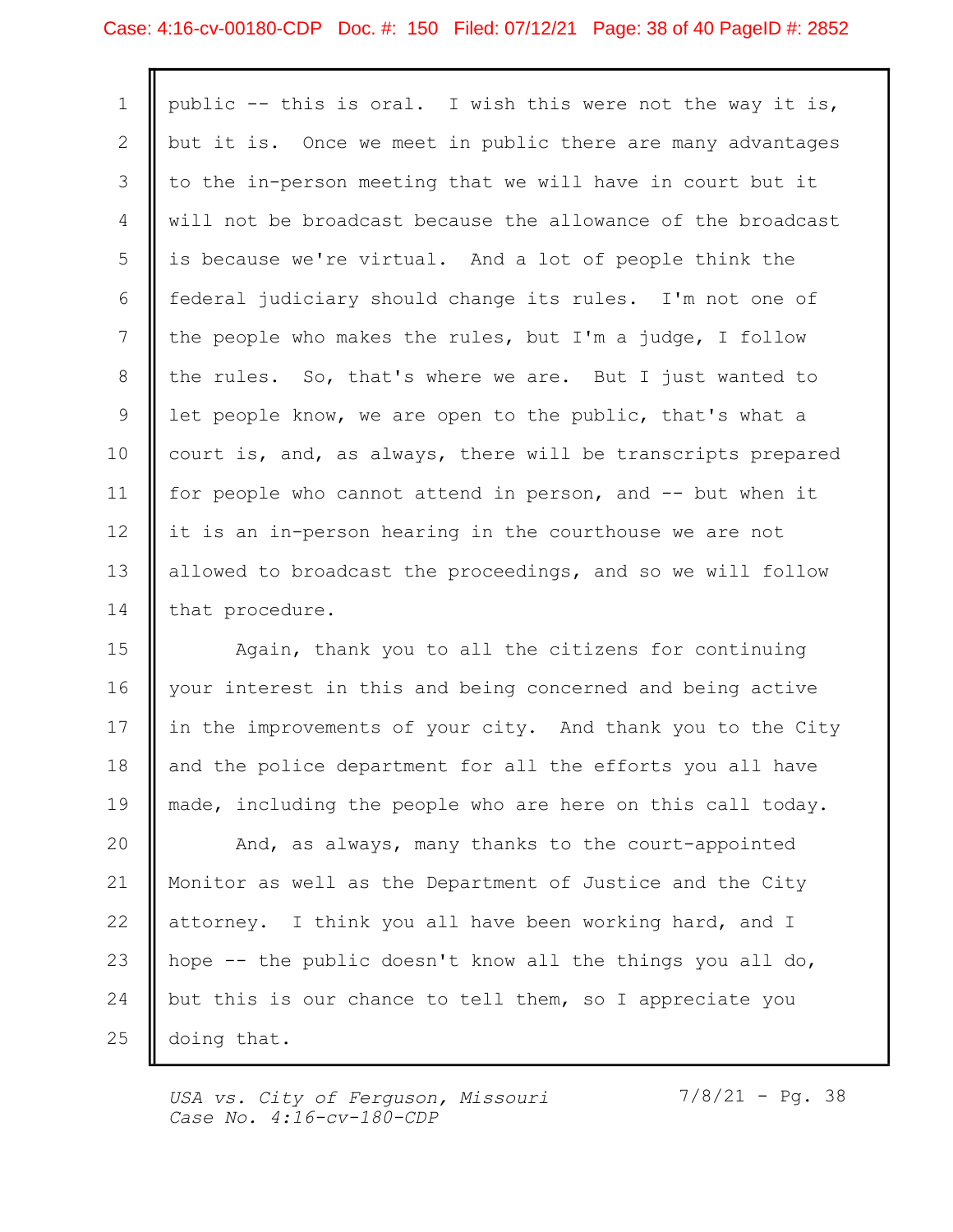1 | So, with that said, thank you all, and this hearing is 2 | concluded, and the Court will be in recess, so we will turn 3 || off the video conference as well as the broadcast. 4 Thank you. Court's in recess.  $\begin{array}{c|c} 5 & \text{if } \end{array}$  (Proceedings adjourned at 12:00 p.m.) \* \* \* \*  $6 \parallel$  $7 \parallel$  8 9 10 11  $12$ 13 14 15 16 17 18 19 20 **1** 21  $\parallel$ 22  $\parallel$ 23  $\blacksquare$ 24  $\blacksquare$ 25  $\blacksquare$ 

USA vs. City of Ferguson, Missouri Case No. 4:16-cv-180-CDP